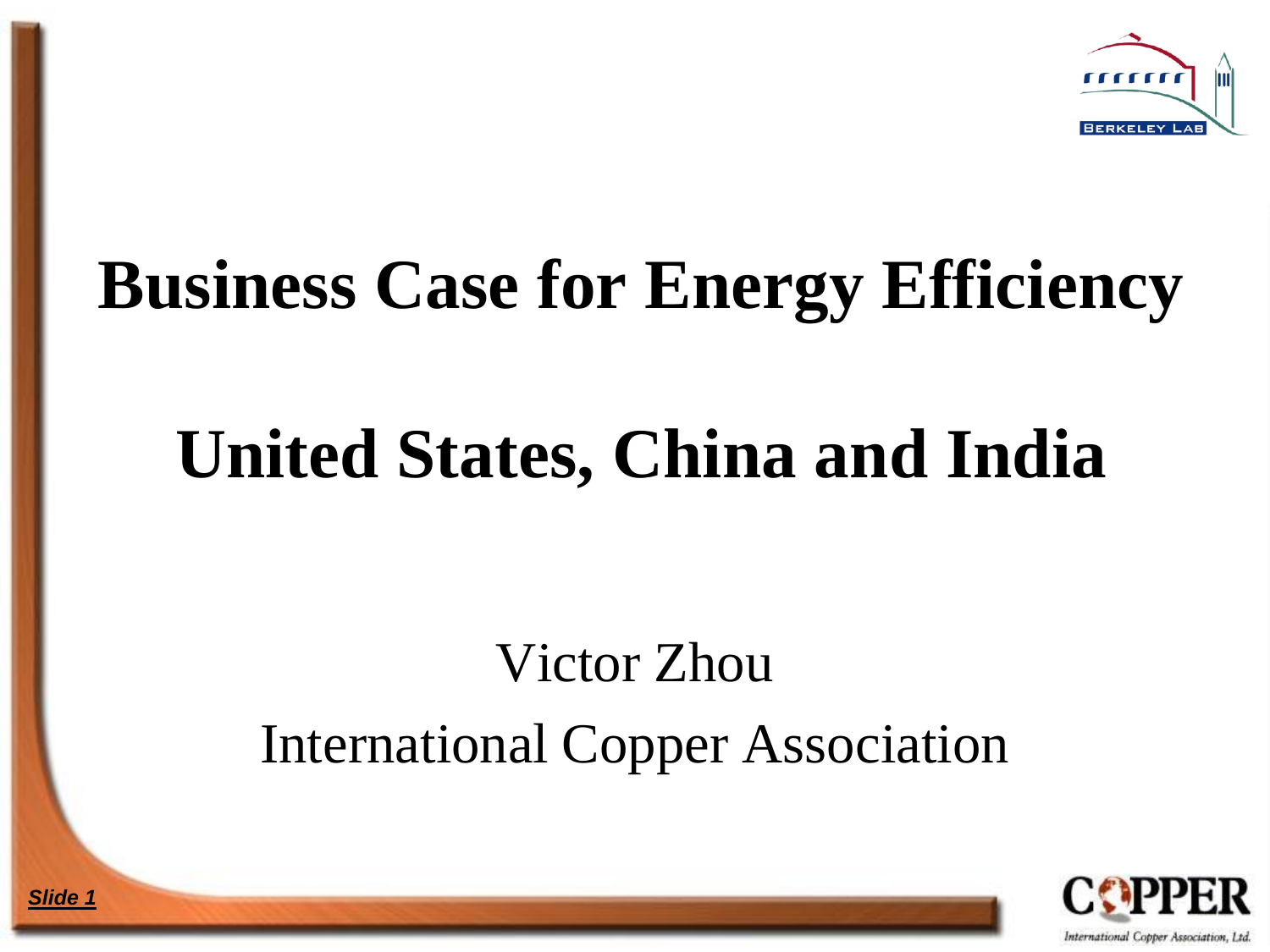# **Project Objectives**

- Demonstrate for key countries that there are significant opportunities for energy efficiency improvement, at *net negative cost*, and therefore articulate a '*Business Case*' for efficiency.
- Emphasis on robust analysis, using bottom-up, technology based modeling.
- Possible efficiency scenarios:
	- **C** Technical Potential
	- Economic Potential **=** *Business Case*
	- Achievable Potential

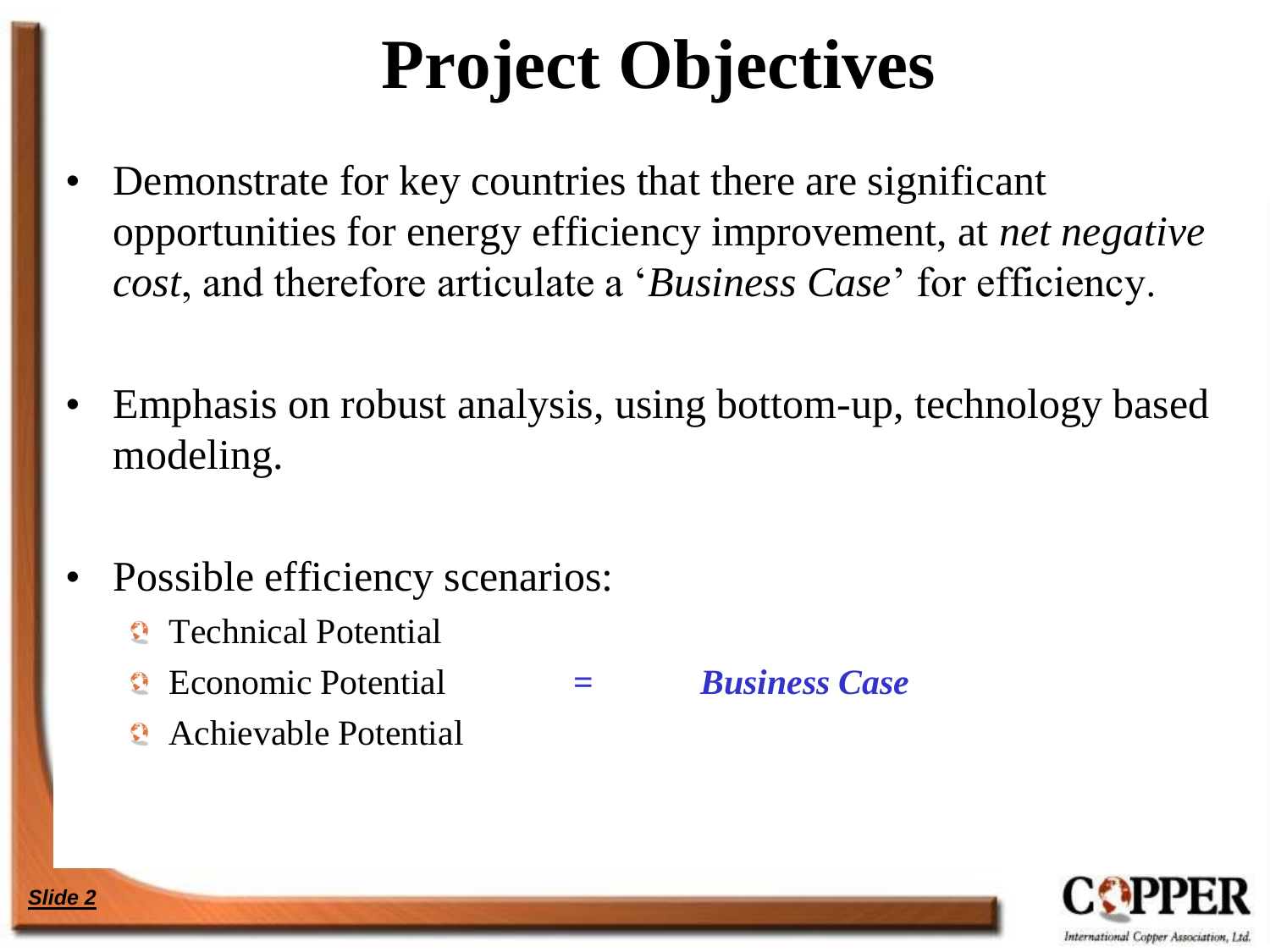### **Countries Covered**

#### United States

- **Highest per capita consumption**
- Mature markets
- **High Efficiency and well-developed policies**

#### China

- Enormous Market.
- **Rapid Accumulation of Consumer Goods**
- **Efficiency Programs in Place**

#### India

- **2** Largest Potential for Growth
- **Relatively Low Baseline**
- **Emerging Programs.**

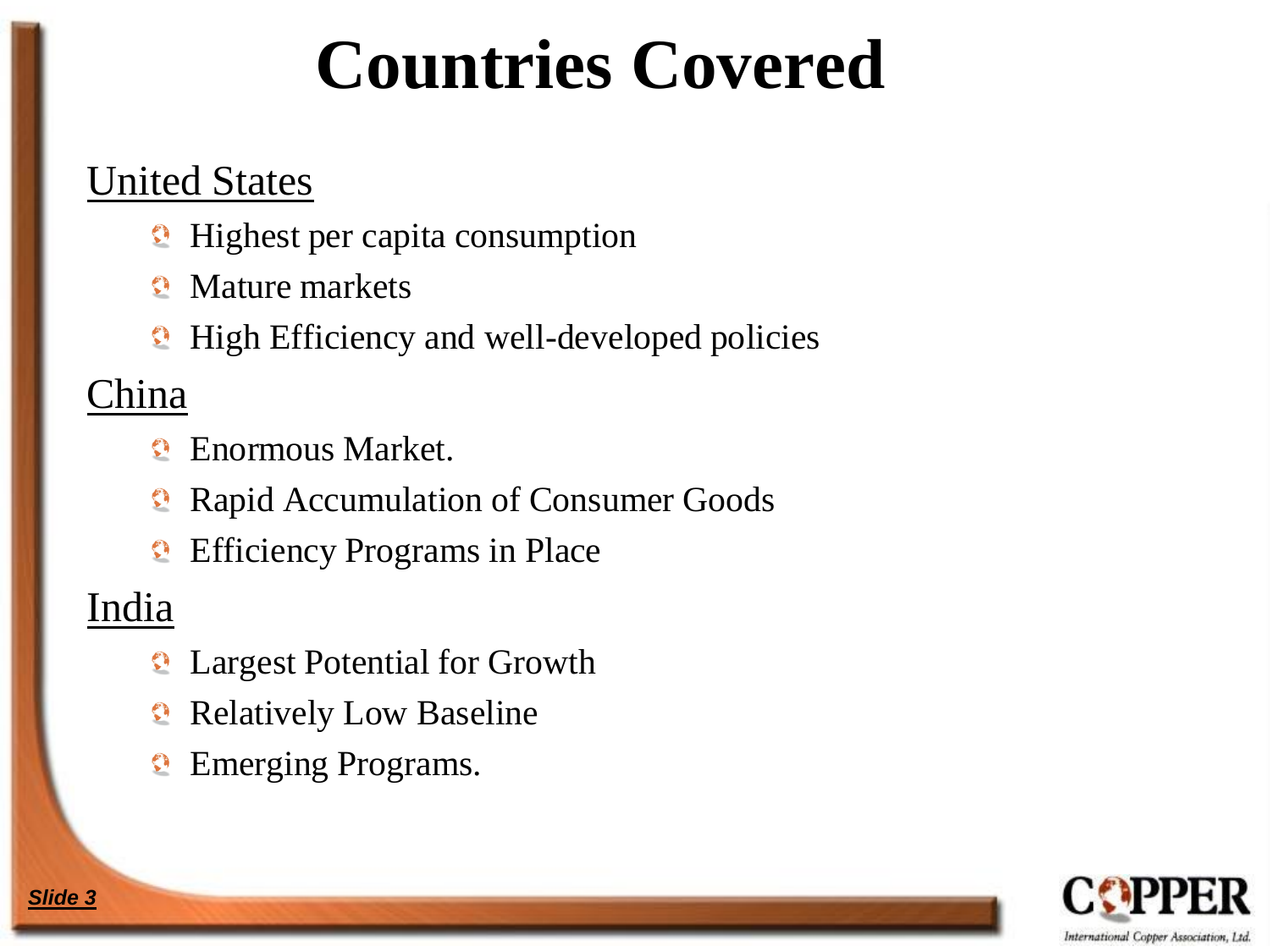# **Metrics**

- Energy Savings Direct (final) electricity and fuel savings (TWh) in 2030 from near term (2015) market shift.
- Greenhouse Gas Emissions Mitigation Reduction in  $CO_2$  (mt) emissions in 2030 from avoided electricity generation and fuel combustion.
- Reduction of Other Pollutants Reduction in  $NO_x$ ,  $SO_x$  and mercury emissions (mt) from avoided electricity generation.
- $\n *Financial Impacts* Net monetary savings (Sbillions) to\n$ consumers as a result of adoption of efficient products.
- Job Creation Net increase in jobs as resulting from shift in consumer spending from energy to more job-intensive sectors of the economy (thousands of jobs).

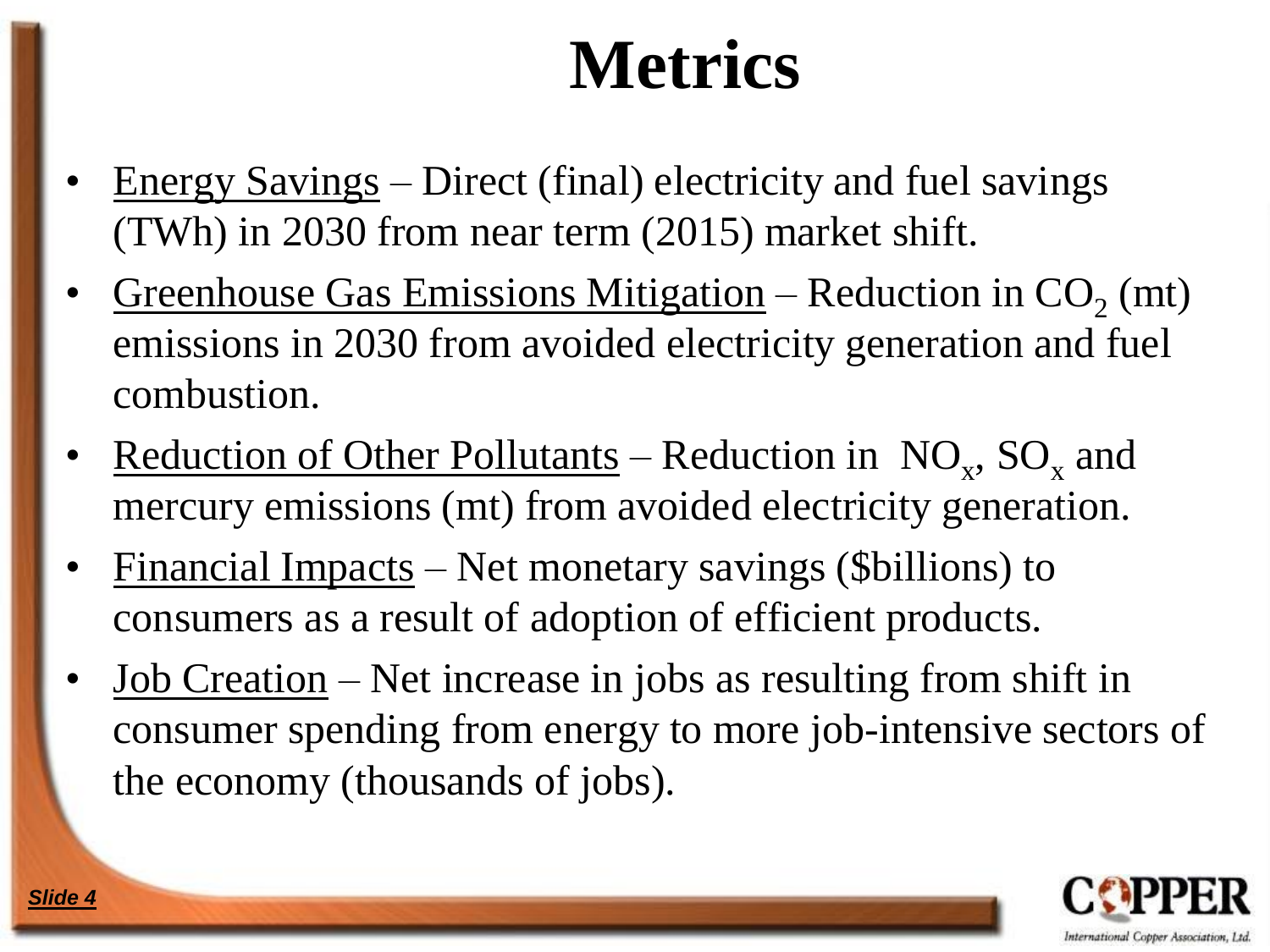#### **What the report does and doesn't say**

- *Does* indicate *where* cost-effective savings can be found cost of conserved energy can be interpreted as a prioritization.
- *Does* say *how much* savings are there robust metric gives the percent improvement and national level improvements available at net negative cost.
- *Doesn't* say *how* to capture savings Section 1 discusses the history of efficiency programs, but doesn't evaluate their success. Conclusions are 'policy neutral' – many ways to get there.

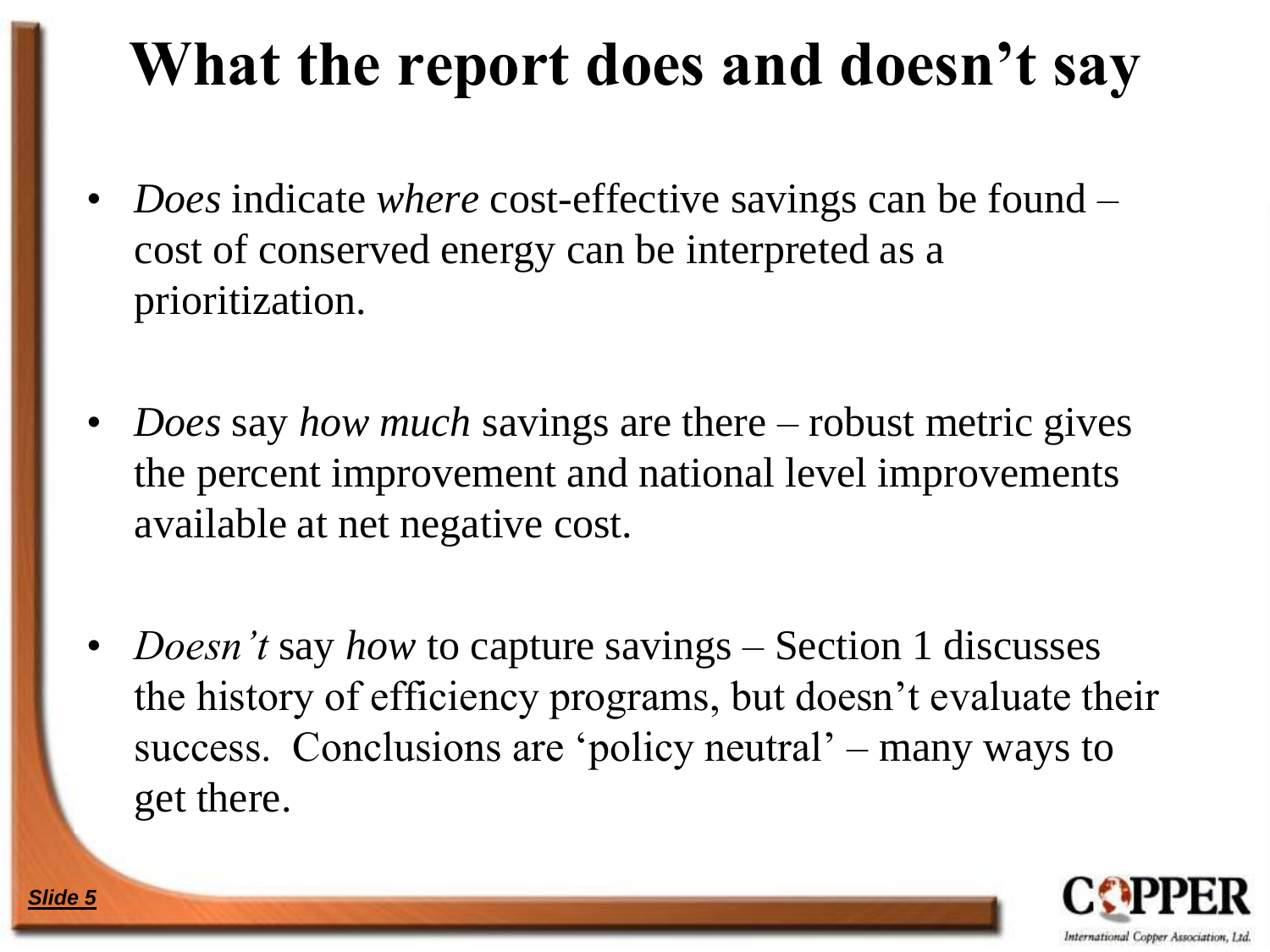# **Analysis Steps**

- 1. List possible appliance groups to include.
- 2. Gather data on baselines, performance and cost of high-efficiency technologies
- 3. Determine maximum cost-effective efficiency from cost-benefit analysis
- 4. Forecast base case energy demand for each appliance through 2030
- 5. Forecast energy demand reduction through 2030 according to a market shift to identified efficiency level in 2015.
- 6. Calculate final energy savings through 2030
- 7. Calculate financial impacts from increased equipment costs and reduced energy bills
- 8. Calculate emissions using electricity carbon factors (EIA/IEA projections)
- 9. Calculate other impacts using coefficients.

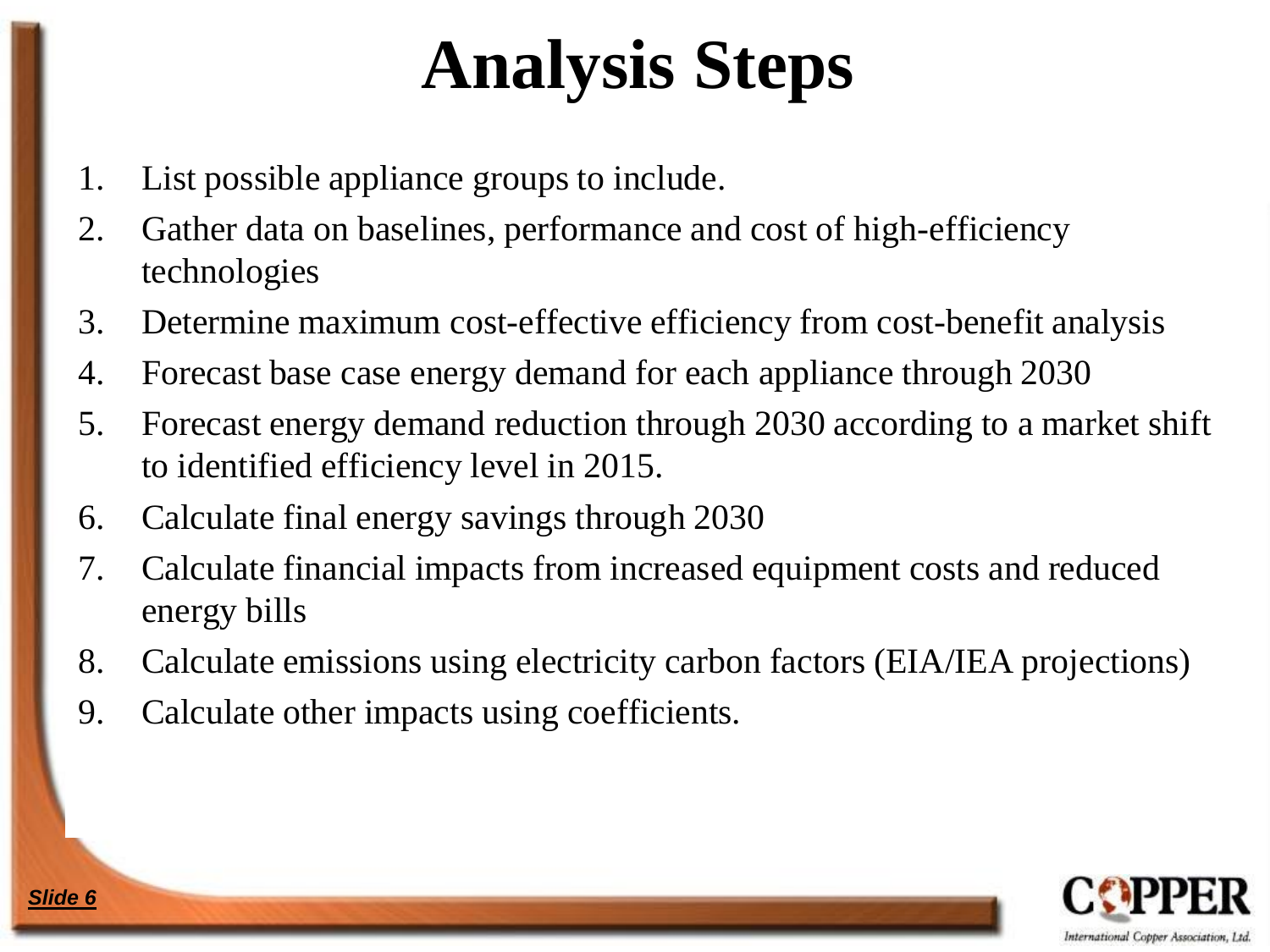# **Approach and Limitations**

- <u>Bottom-Up</u> Analyze appliances (freezer) and appliance groups (residential refrigeration) at highest level of detail possible – not aggregate end uses (HVAC) or sectors (residential)
- Cost-Driven Include only those technologies for which data is available for equipment price and annual energy demand reduction for baseline and highefficiency models.
- Non-Speculative Only include efficiency technologies not already required by standards to be implemented before 2015, but which are already deemed marketable, and use current market prices (conservative).

*Trade-off between desire to be comprehensive and desire to be robust arises from data limitations.*

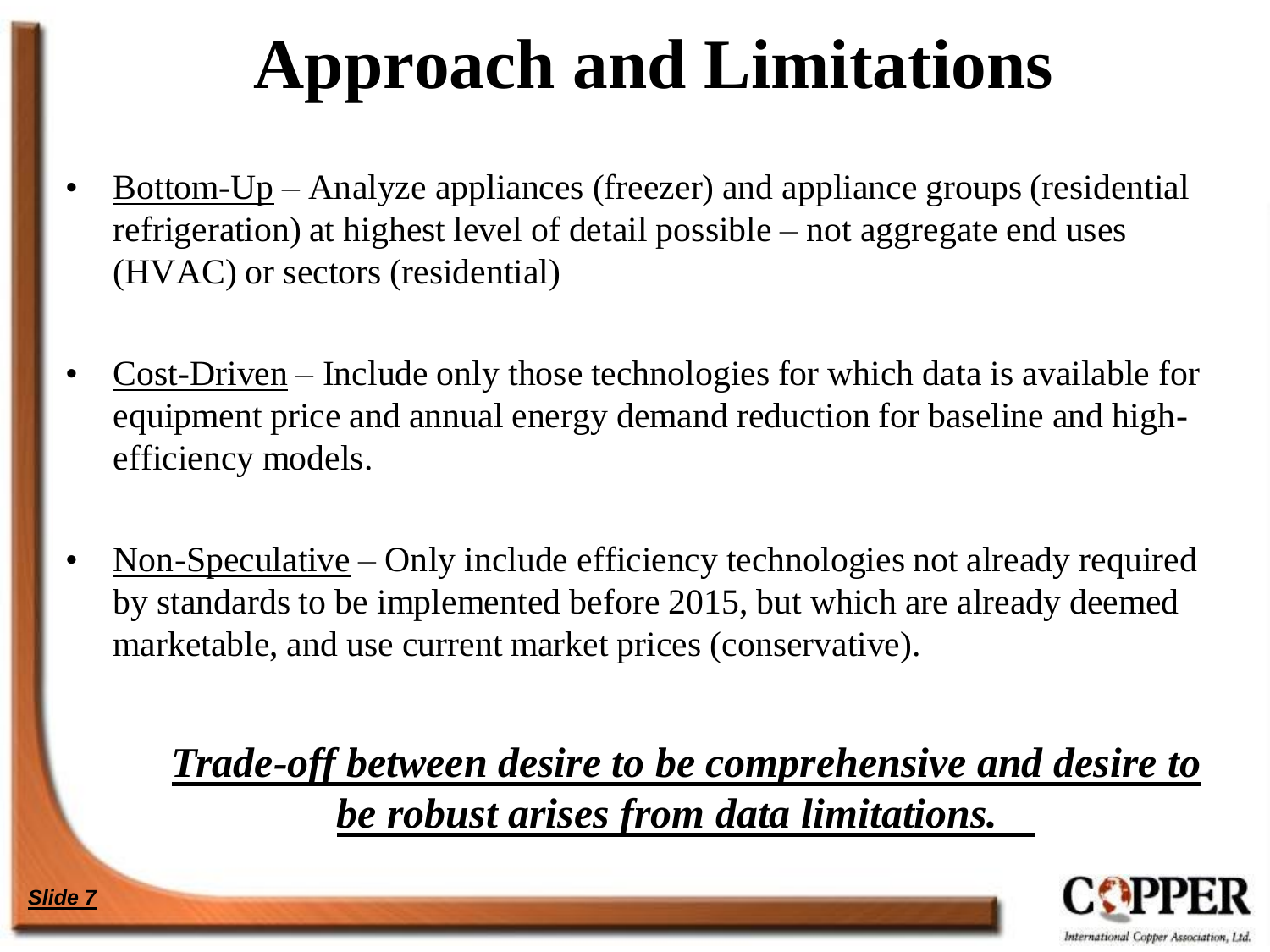# **Data Sources**

- United States Relied heavily on analyses performed as part of appliance standards rulemakings by U.S. Department of Energy.
- China Retail price data, guided by China's labeling program.
- India Retail data, literature, labeling program.

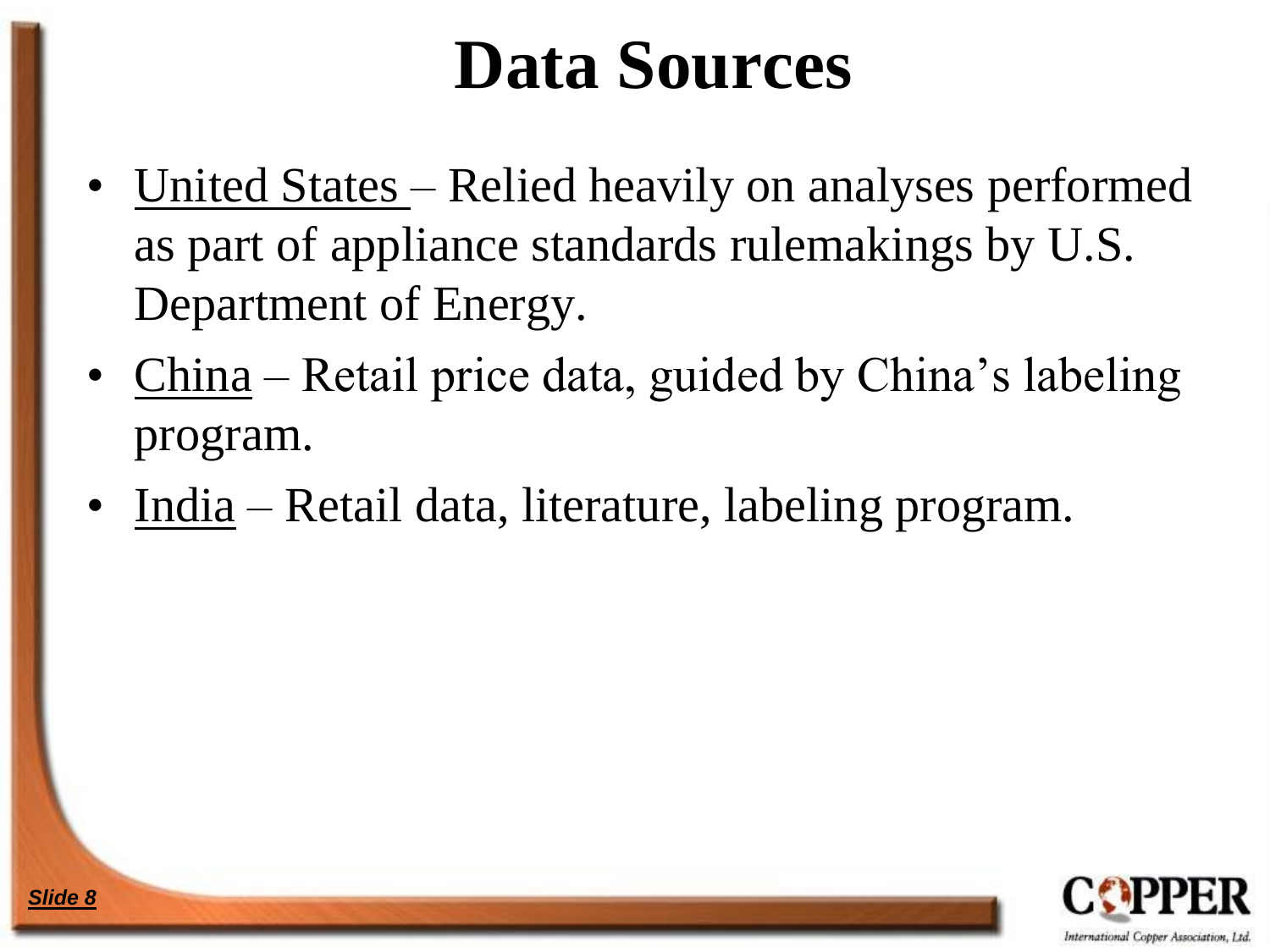# **Cost-Efficiency Data – U.S. Example**

|                 |                                        |                                 | 1000<br>900                                     | <b>Efficiency</b><br>Level | <b>Design Option</b>                                                                      |
|-----------------|----------------------------------------|---------------------------------|-------------------------------------------------|----------------------------|-------------------------------------------------------------------------------------------|
|                 |                                        | 30.6%<br>٠<br>30%               | 800                                             | <b>Baseline</b>            | See Table 5-A.2.1 of 1                                                                    |
|                 | $\blacklozenge$ 15%                    | 25%<br>۰<br>$\blacklozenge$ 20% | 700<br>$\mathbf{a}$<br>600                      | 10%                        | Increase Condenser Size by 100% & Increase<br>Compressor EER from 5.55 to 6.1             |
| <b>Baseline</b> | 10%<br>Efficiency                      |                                 | $\circ$<br>$\frac{5}{2}$<br>500<br>Price<br>400 | 15%                        | Increase Compressor EER from 6.1 to 6.26 & Use<br>Brushless DC Condenser Fan Motor        |
|                 | Improvement                            |                                 | 300<br>200                                      | 20%                        | Increase Evaporator Size by 14% & Use Adaptive Defrost<br>& Use Variable Speed Compressor |
|                 |                                        |                                 | 100                                             | 25%                        | 12.2 sqft VIP in FZR Cabinet                                                              |
| 500             | 400<br>450                             | 350                             | 0<br>300                                        | 30%                        | 2.9 sqft VIP in FZR Door & 7.1 sqft VIP in FF Door & 6.7<br>sqft VIP in FF Cabinet        |
|                 | <b>Annual Energy Consumption (kWh)</b> |                                 |                                                 | 30.60%                     | 1.9 sqft more VIP in FF Cabinet                                                           |

*Source: USDOE (2010a). Refrigerator, Refrigerator-Freezer and Freezers Rulemaking Technical Support Document. USDOE*

*Appendix of U.S. report contains data for ~60 product classes in 11 appliance groups*

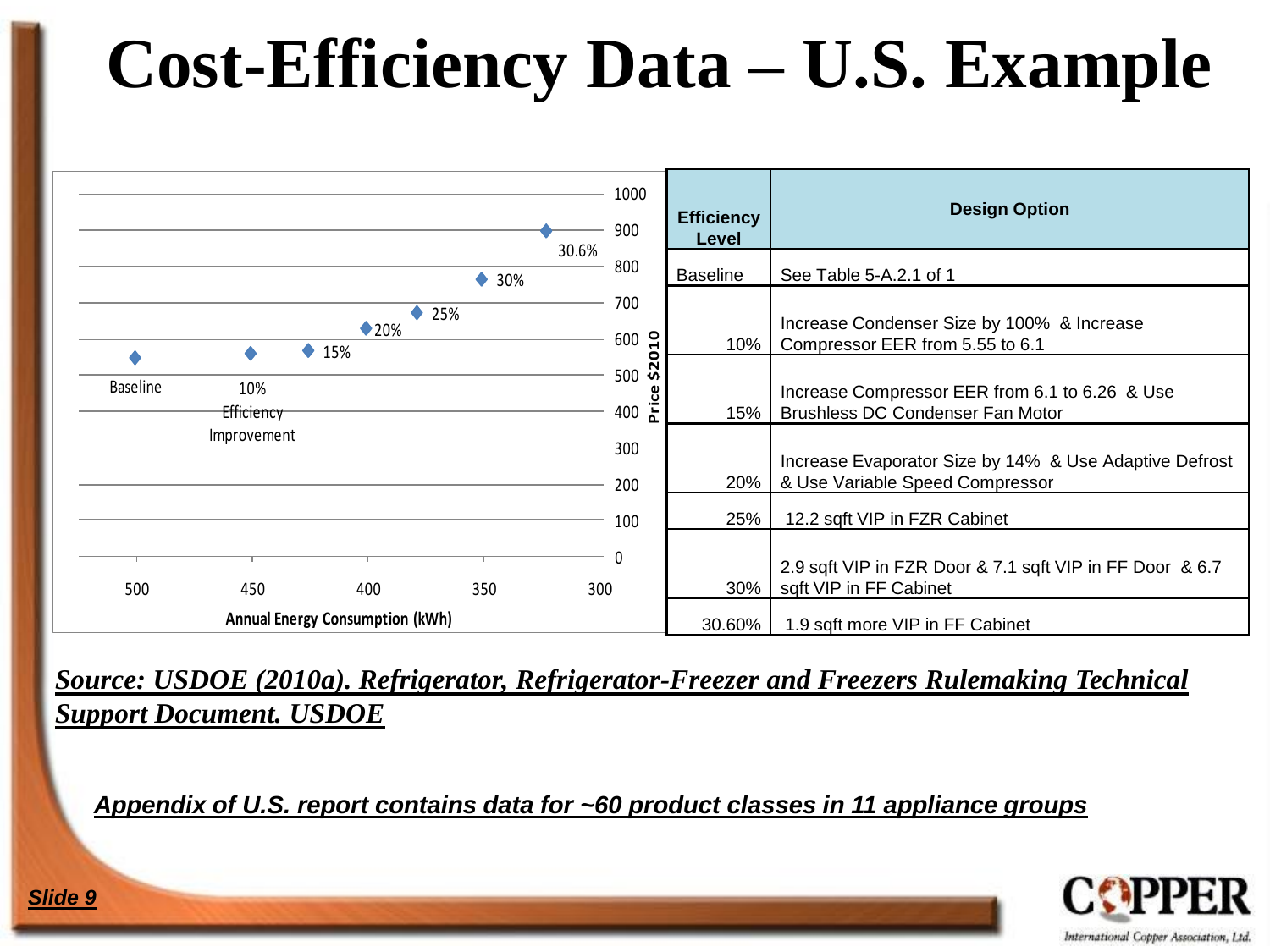# **Identifying Cost-Effective Efficiency Targets**

Cost-effectiveness described by Cost of Conserved Energy, the annualized investment in more expensive equipment needed to provide a unit of saved energy (kWh):

$$
CCE = \frac{I \times q}{S}
$$

where I is the annualized capital cost, q is the capital recovery factor, and S is annual energy savings. The capital recovery factor q is given by:

$$
q = \frac{d}{\left(1 - \left(1 - d\right)^{-n}\right)}
$$

In this equation, d is the discount rate, and n is the lifetime of the equipment.

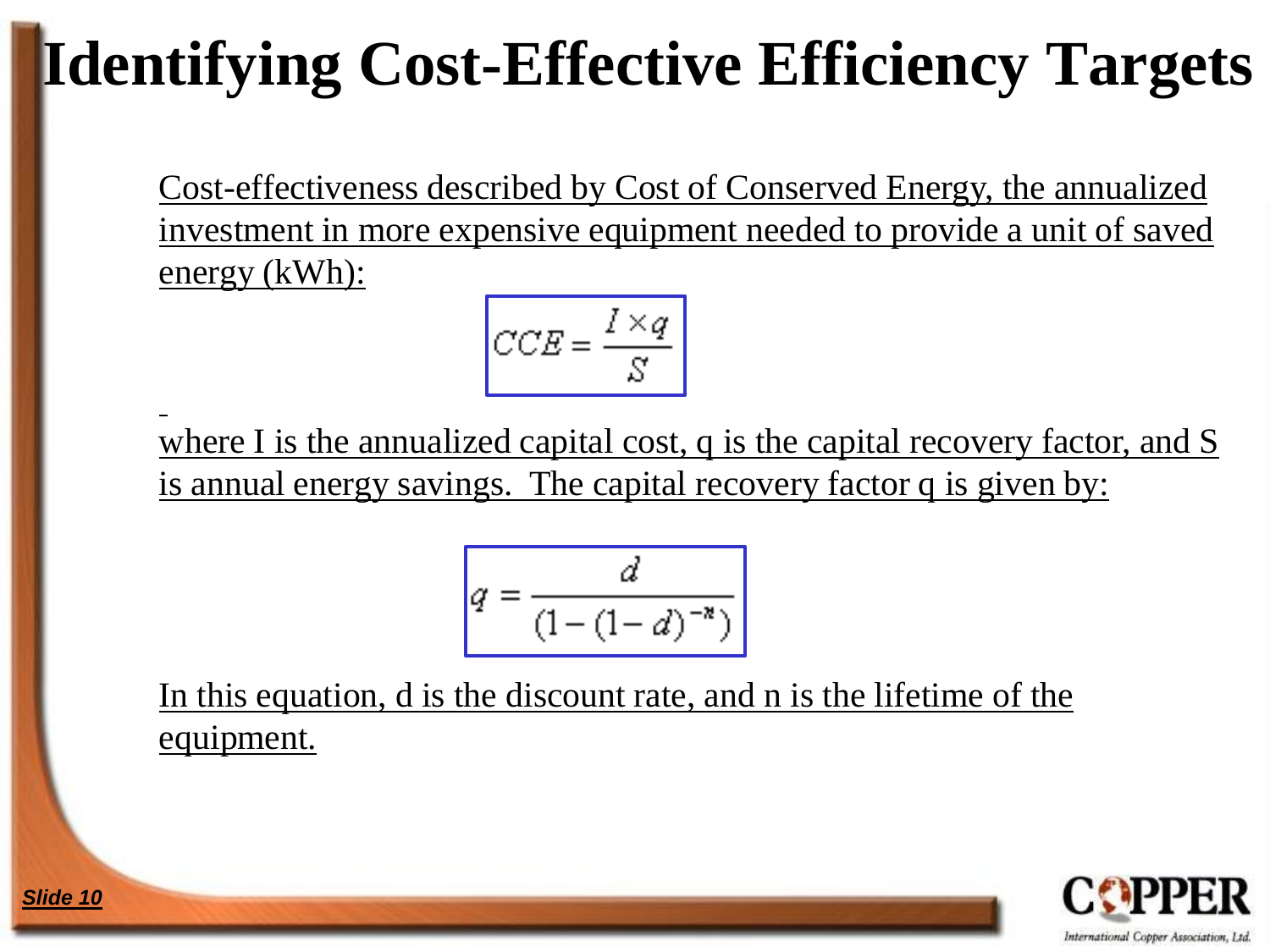### **CCE Summary – U.S.**



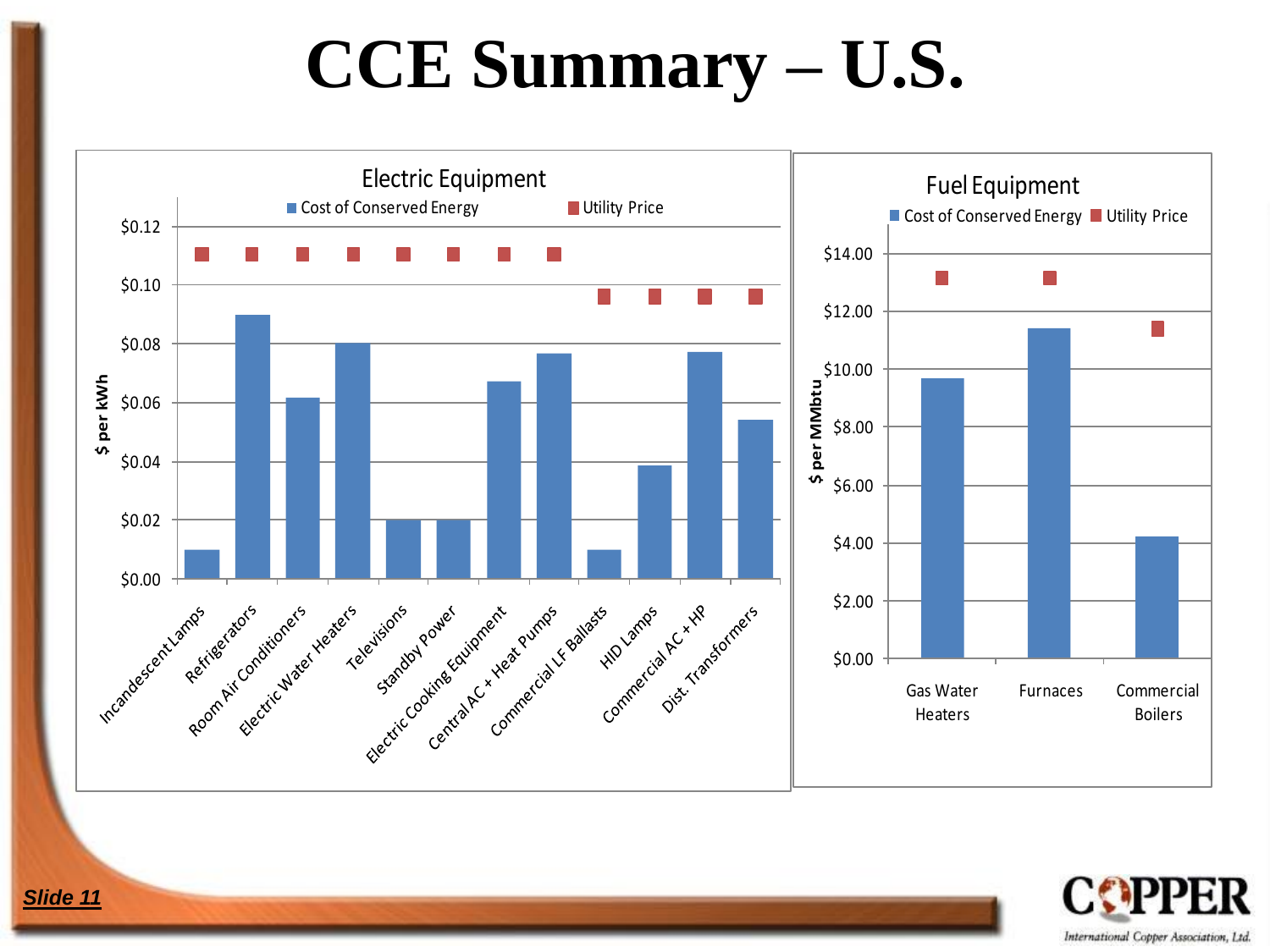### **Final Energy Savings - United States**



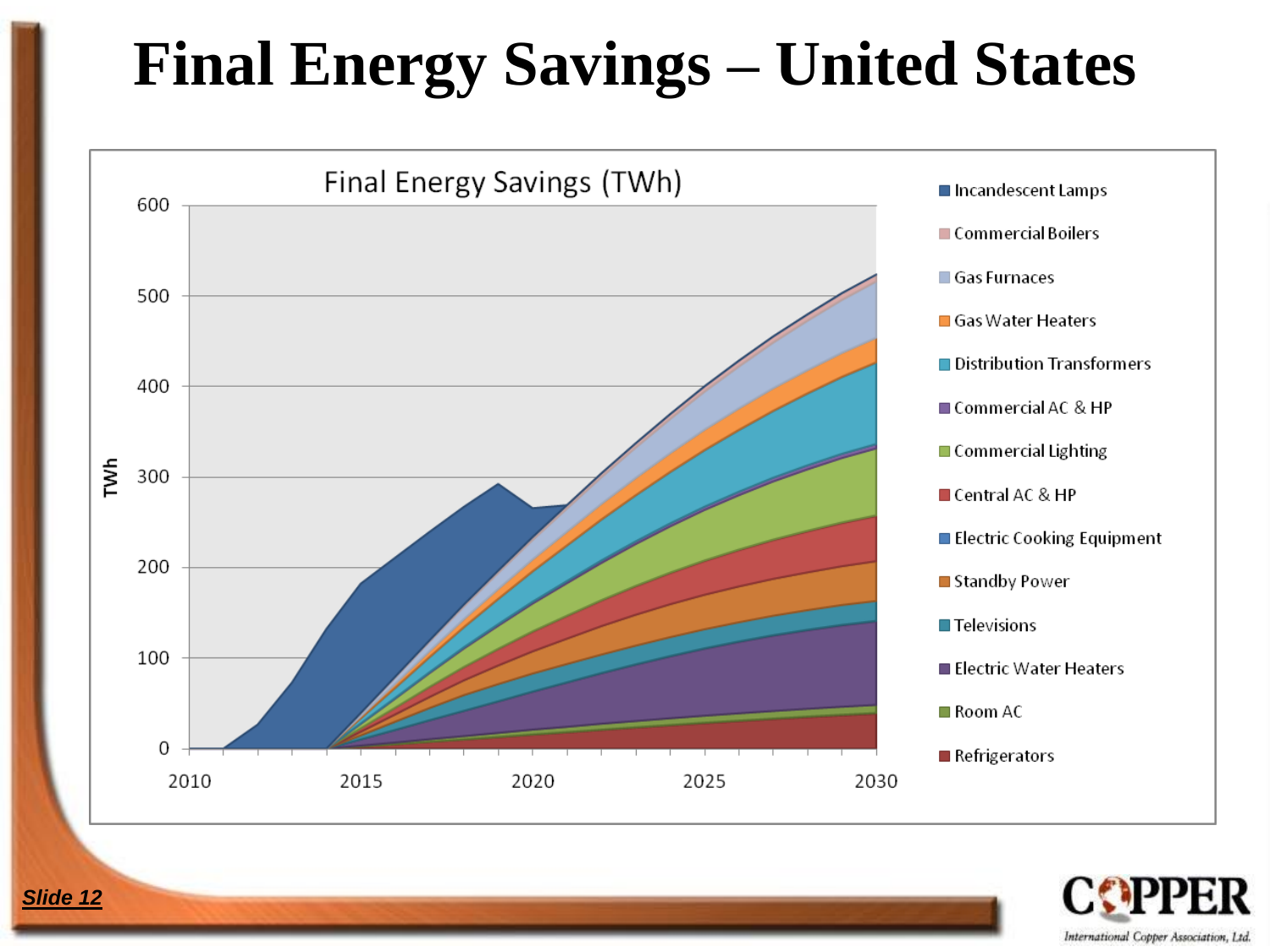### **Emissions Contributions – U.S.**



International Copper Association, Ltd.

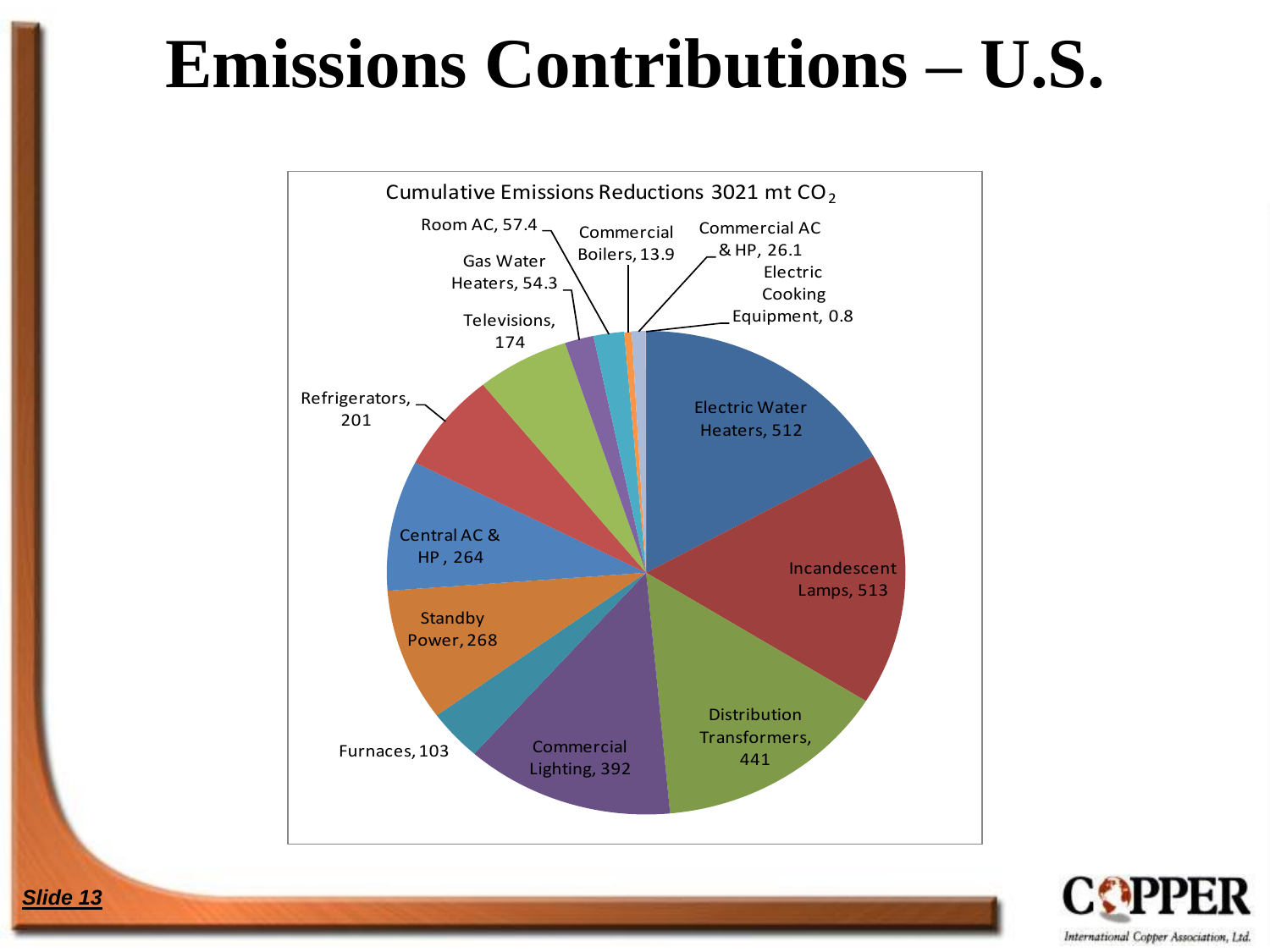# **Financial Impacts – U.S.**

|                                   | <b>Cumulative Financial Impacts</b> |                |            |                       |                |  |  |  |  |
|-----------------------------------|-------------------------------------|----------------|------------|-----------------------|----------------|--|--|--|--|
| <b>Appliance Group</b>            | Cost                                | <b>Savings</b> | <b>Net</b> | NPV @ 3%<br><b>DR</b> | NPV @ 7%<br>DR |  |  |  |  |
|                                   | \$ Billions                         |                |            |                       |                |  |  |  |  |
| Incandescent Lamps                | 15.9                                | 95.1           | 79.2       | 66.4                  | 53.2           |  |  |  |  |
| <b>Commercial Lighting</b>        | 9.4                                 | 67.9           | 58.4       | 37.9                  | 22.1           |  |  |  |  |
| <b>Standby Power</b>              | 9.3                                 | 51.2           | 41.9       | 27.5                  | 16.3           |  |  |  |  |
| <b>Distribution Transformers</b>  | 41.4                                | 76.4           | 34.9       | 22.6                  | 13.1           |  |  |  |  |
| <b>Televisions</b>                | 6.0                                 | 33.1           | 27.1       | 18.4                  | 11.3           |  |  |  |  |
| <b>Electric Water Heater</b>      | 71.4                                | 97.9           | 26.5       | 17.2                  | 10.1           |  |  |  |  |
| Central AC & HP                   | 35.0                                | 50.5           | 15.4       | 10.0                  | 5.9            |  |  |  |  |
| Refrigerators                     | 31.3                                | 38.4           | 7.1        | 4.6                   | 2.7            |  |  |  |  |
| Room AC                           | 6.1                                 | 11.0           | 4.9        | 3.2                   | 1.9            |  |  |  |  |
| <b>Gas Water Heaters</b>          | 8.9                                 | 12.1           | 3.2        | 2.1                   | 1.2            |  |  |  |  |
| <b>Furnaces</b>                   | 20.0                                | 23.0           | 3.0        | 2.0                   | 1.1            |  |  |  |  |
| <b>Commercial Boilers</b>         | 1.0                                 | 2.7            | 1.7        | 1.1                   | 0.6            |  |  |  |  |
| Commercial AC & HP                | 3.5                                 | 4.5            | 1.0        | 0.7                   | 0.4            |  |  |  |  |
| <b>Electric Cooking Equipment</b> | 0.1                                 | 0.1            | 0.1        | 0.04                  | 0.02           |  |  |  |  |
| <b>Total</b>                      | 259                                 | 564            | 304        | 214                   | 140            |  |  |  |  |

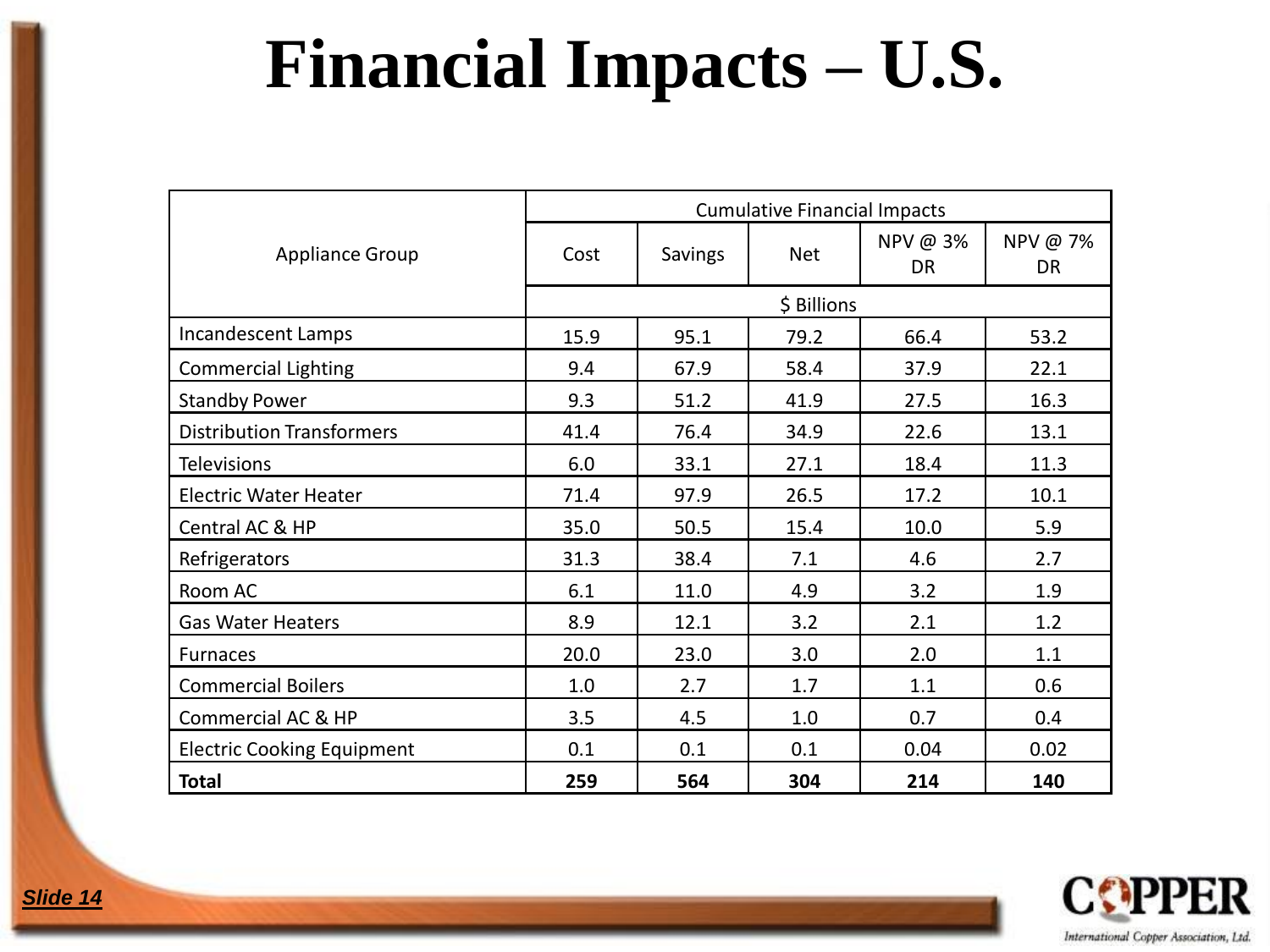# **Summary – U.S.**

#### Energy savings:

- 230 billion kWh of electricity and 0.14 EJ of natural gas per year in 2020  $\overline{\mathcal{O}}$
- 430 billion kWh of electricity and 0.35 EJ of natural gas per year in 2030  $\bullet$
- A total of 4900 billion kWh of electricity and 3.1 EJ natural gas cumulatively through 2030  $\bullet$

#### Cumulative greenhouse gas emissions mitigation:

- 3000 million metric tons of  $CO<sub>2</sub>$  through 2030  $\bullet$
- 12 million metric tons of  $SO_2$  through 2030  $\mathbf{Q}$
- $\Omega$ 3.5 million metric tons of NO through 2030
- 62 metric tons of mercury through 2030  $\mathbf{O}$

#### Financial impacts to consumers through 2030:

- $\Omega$ Equipment investment of 260 billion dollars
- Energy bill savings of 560 billion dollars  $\mathbf{Q}$
- Net savings of 300 billion dollars  $\Omega$

#### Job Creation

Net creation of 85,000 to 200,000 jobs $\mathbf{Q}$ 

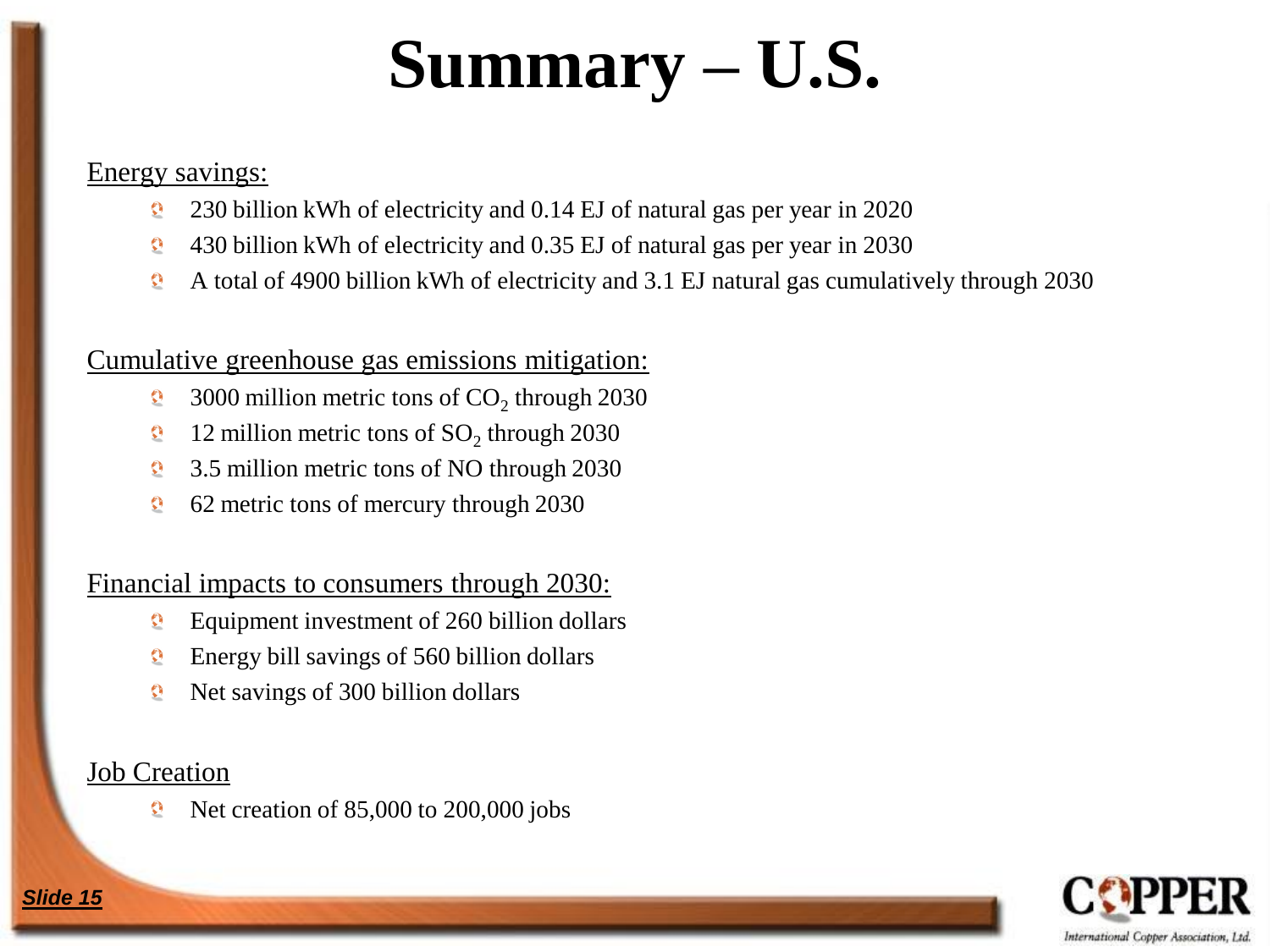#### **China Efficiency-Cost Relationship for Room AC and Water Heaters**

| Class                     | Residential AC (Cooling)                    |     |           | Residential HP (Cooling + Heating) |            |           | <b>Commercial RAC</b> |            |       |  |
|---------------------------|---------------------------------------------|-----|-----------|------------------------------------|------------|-----------|-----------------------|------------|-------|--|
| Market share              | 30%                                         |     |           | 70%                                |            |           | 100%                  |            |       |  |
| Lifetime (years)          | 12                                          |     |           | 12                                 |            |           | 12                    |            |       |  |
| lQ                        | 0.116                                       |     |           | 0.116                              |            |           | 0.123                 |            |       |  |
|                           | Level UEC (kWh)<br><b>CCE</b><br>Price (\$) |     | UEC (kWh) | Price (\$)                         | <b>CCE</b> | UEC (kWh) | Price (\$)            | <b>CCE</b> |       |  |
| Baseline (Level 3)        | 385                                         | 367 |           | 891                                | 367        |           | 770                   | 367        |       |  |
| High Efficiency (Level 1) | 289                                         | 548 | 0.44      | 669                                | 548        | 0.095     | 578                   | 548        | 0.116 |  |
| In-Class Target UEC       |                                             | 385 |           | 669                                |            |           | 578                   |            |       |  |
| Target End-Use UEC        | 584                                         |     |           |                                    |            |           |                       | 578        |       |  |
| End-Use Baseline UEC      | 739                                         |     |           |                                    |            |           | 770                   |            |       |  |
| Target End-Use CCE        |                                             |     |           | 0.095                              |            |           | 0.116                 |            |       |  |

|                      |                 |                         |            | <b>Water Heaters</b> |       |            |  |  |
|----------------------|-----------------|-------------------------|------------|----------------------|-------|------------|--|--|
| <b>Class</b>         |                 | Waterheaters (Electric) |            | Waterheaters (Gas)   |       |            |  |  |
| Market share         |                 | 100%                    |            | 100%                 |       |            |  |  |
| Lifetime (years)     | 15              |                         |            |                      | 15    |            |  |  |
| Q                    |                 | 0.100                   |            | 0.100                |       |            |  |  |
|                      | Level UEC (kWh) | Price                   | <b>CCE</b> | UEC (GJ)             | Price | <b>CCE</b> |  |  |
| <b>Baseline</b>      | 617             | 176                     |            | 5.0                  | 235   |            |  |  |
|                      | 370             | 367                     | 0.077      | 4.1                  | 470   | 28.362     |  |  |
|                      | 185             | 441                     | 0.061      | 1.5                  | 441   | 5.915      |  |  |
| Target End-Use UEC   |                 | 185                     |            |                      |       |            |  |  |
| End-Use Baseline UEC | 617             |                         |            | $5\phantom{.0}$      |       |            |  |  |
| Target End-Use CCE   |                 | 0.061                   |            |                      | 5.92  |            |  |  |

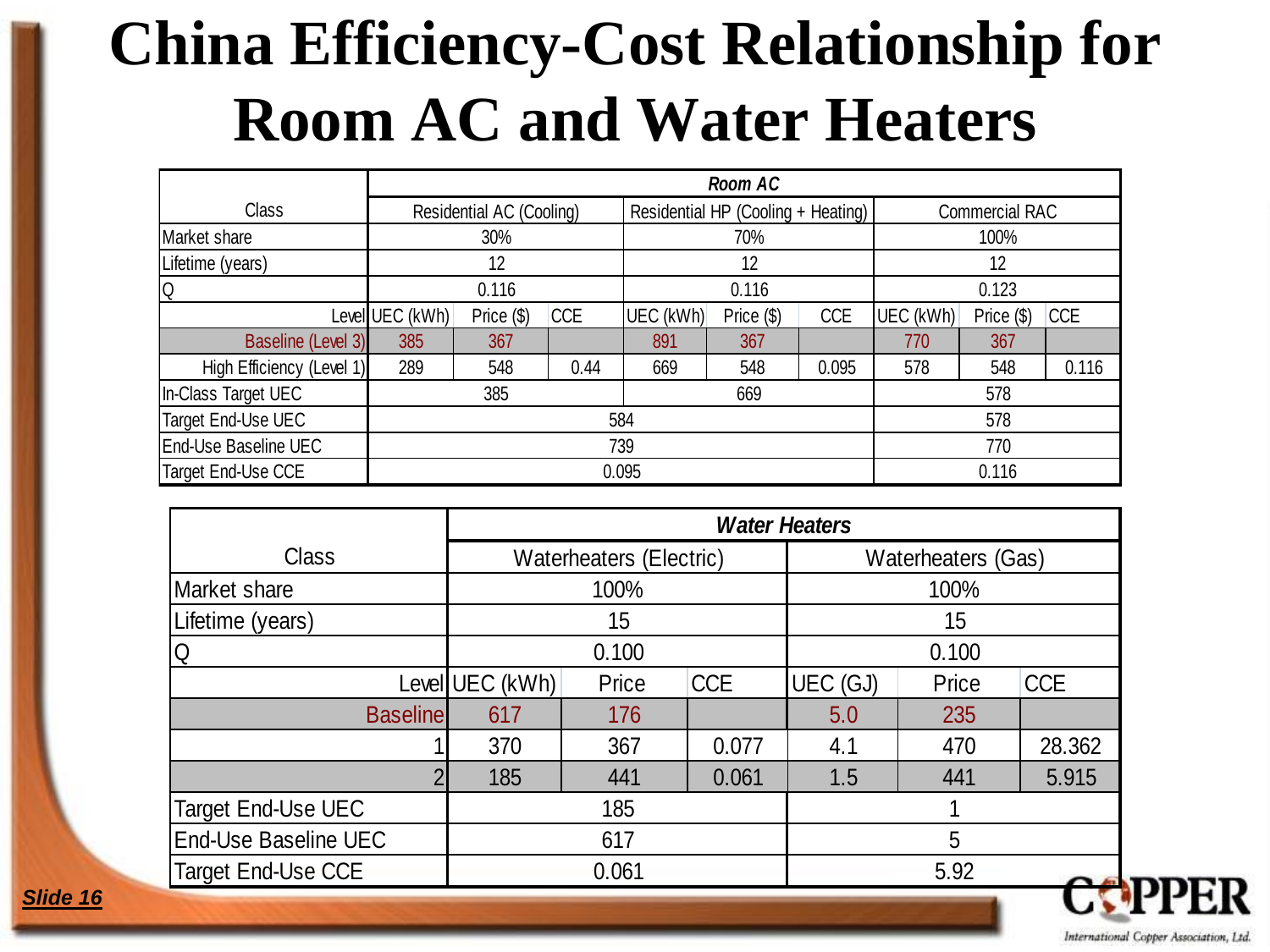### **China Efficiency-Cost Relationship for Other Appliance Groups**

| Equipment                                    | Lifetime | $\overline{Q}$ | <b>Baseline UEC</b> |           | Target UEC Baseline Price Target Price |       | <b>Target CCE</b>    |
|----------------------------------------------|----------|----------------|---------------------|-----------|----------------------------------------|-------|----------------------|
| <b>Electric Equipment</b>                    | years    | years          | kWh                 | kWh       |                                        |       | $\frac{\sqrt{2}}{2}$ |
| Refrigerator                                 | 15       | 0.100          | 548                 | 292       | 323                                    | 441   | 0.046                |
| Laundry (Washing Machine)                    | 15       | 0.100          | 169                 | 91.9      | 220                                    | 294   | 0.095                |
| Cooking Products (Electric Induction Stoves) | 15       | 0.100          | 437                 | 398       | 34                                     | 51    | 0.045                |
| Lamps (Incandescent)                         | 5        | 0.235          | 50.4                | 12.6      | 1.47                                   | 4.11  | 0.016                |
| End-Uses with more than one product class    |          |                |                     |           |                                        |       |                      |
| Fluorescent Lamp Ballast : Residential       | 15       | 0.100          | 56.4                | 49.0      | $0^*$                                  | 4.41  | 0.060                |
| Fluorescent Lamp Ballast : Commercial        | 15       | 0.100          | 112.8               | 98.1      | $0^*$                                  | 4.41  | 0.030                |
| Commercial Air Conditioning                  | 12       | 0.123          | 48000               | 17576     | 13436                                  | 21850 | 0.427                |
| <b>Motors</b>                                |          |                |                     |           |                                        |       |                      |
| 1 HP (90%)                                   | 10       | 0.146          | 1485                | 1397      | 61                                     | 91    | 0.050                |
| 10 HP (9%)                                   | 10       | 0.146          | 19800               | 18847     | 239                                    | 479   | 0.037                |
| 100 HP (.9%)                                 | 10       | 0.146          | 396000              | 387310    | 1683                                   | 4208  | 0.042                |
| iquid-Type Distribution Transformers         |          |                |                     |           |                                        |       |                      |
| 30 kVA (6%)**                                | 30       | 0.085          | 4503                | 3740      | 1174                                   | 2159  | 0.110                |
| 63 kVA (25%)**                               | 30       | 0.085          | 7583                | 6395      | 1739                                   | 3232  | 0.107                |
| 100 kVA (44%)**                              | 30       | 0.085          | 10950               | 9233      | 2264                                   | 4158  | 0.094                |
| $160 \text{ kVA } (3\%)$ **                  | 30       | 0.085          | 15838               | 13430     | 3062                                   | 5622  | 0.091                |
| 200 kVA (14%)**                              | 30       | 0.085          | 18781               | 15874     | 3665                                   | 6724  | 0.090                |
| <b>Fuel Equipment</b>                        | years    | years          | <b>GJ</b>           | <b>GJ</b> | \$                                     | \$    | $\sqrt{$GJ}$         |
| <b>Commercial Gas Boiler</b>                 | 20       | 0.091          | 181                 | 2496      | 159                                    | 3935  | 5.79                 |
| <b>Gas Boilers</b>                           | 17       | 0.092          | 14.7                | 734       | 13                                     | 881   | 7.37                 |

\*Assume no-cost for leaving magnetic ballasts installed, due to their long lifetime

\*\* Losses only are shown for transformers

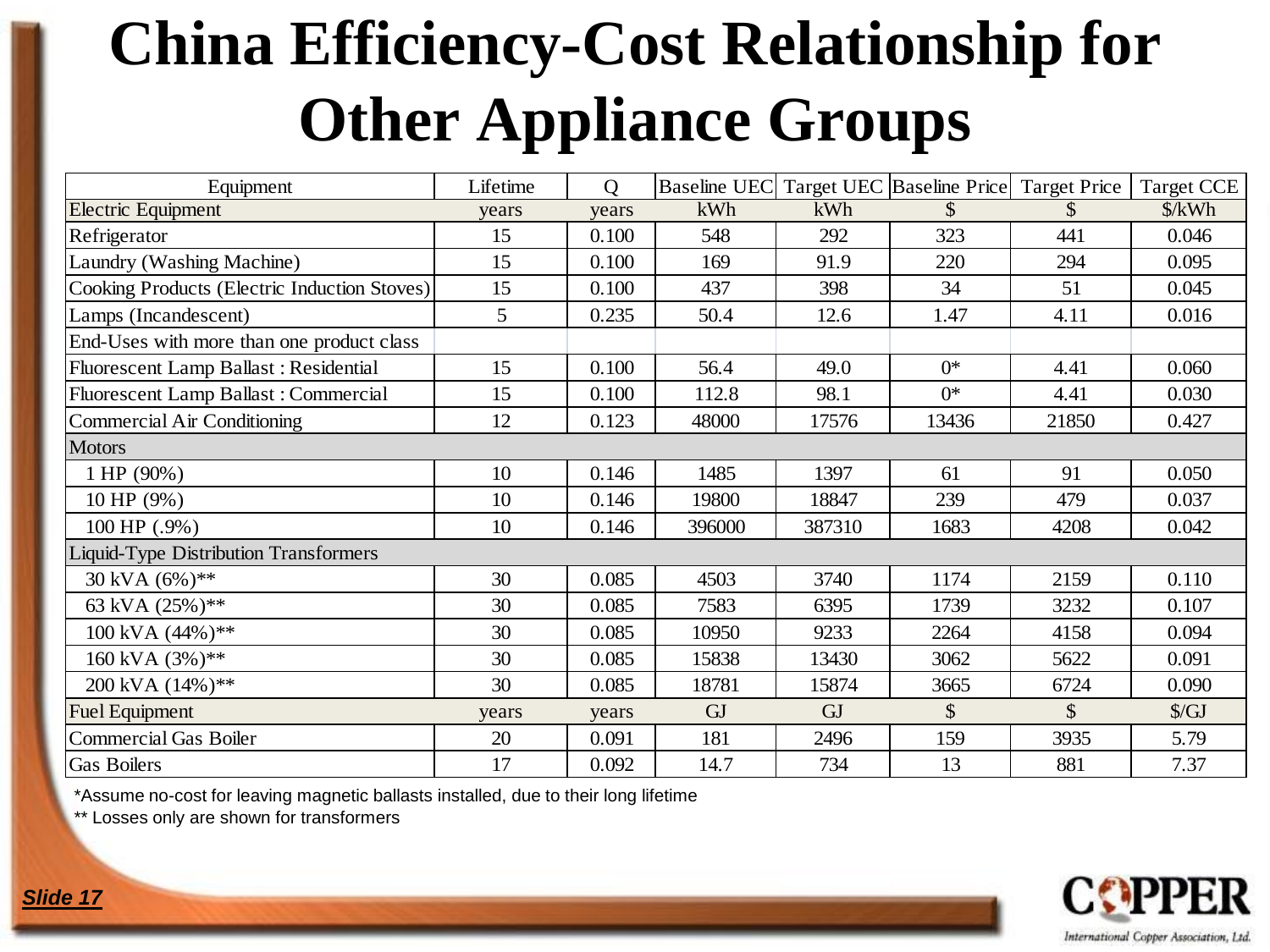### **CCE Summary – China**



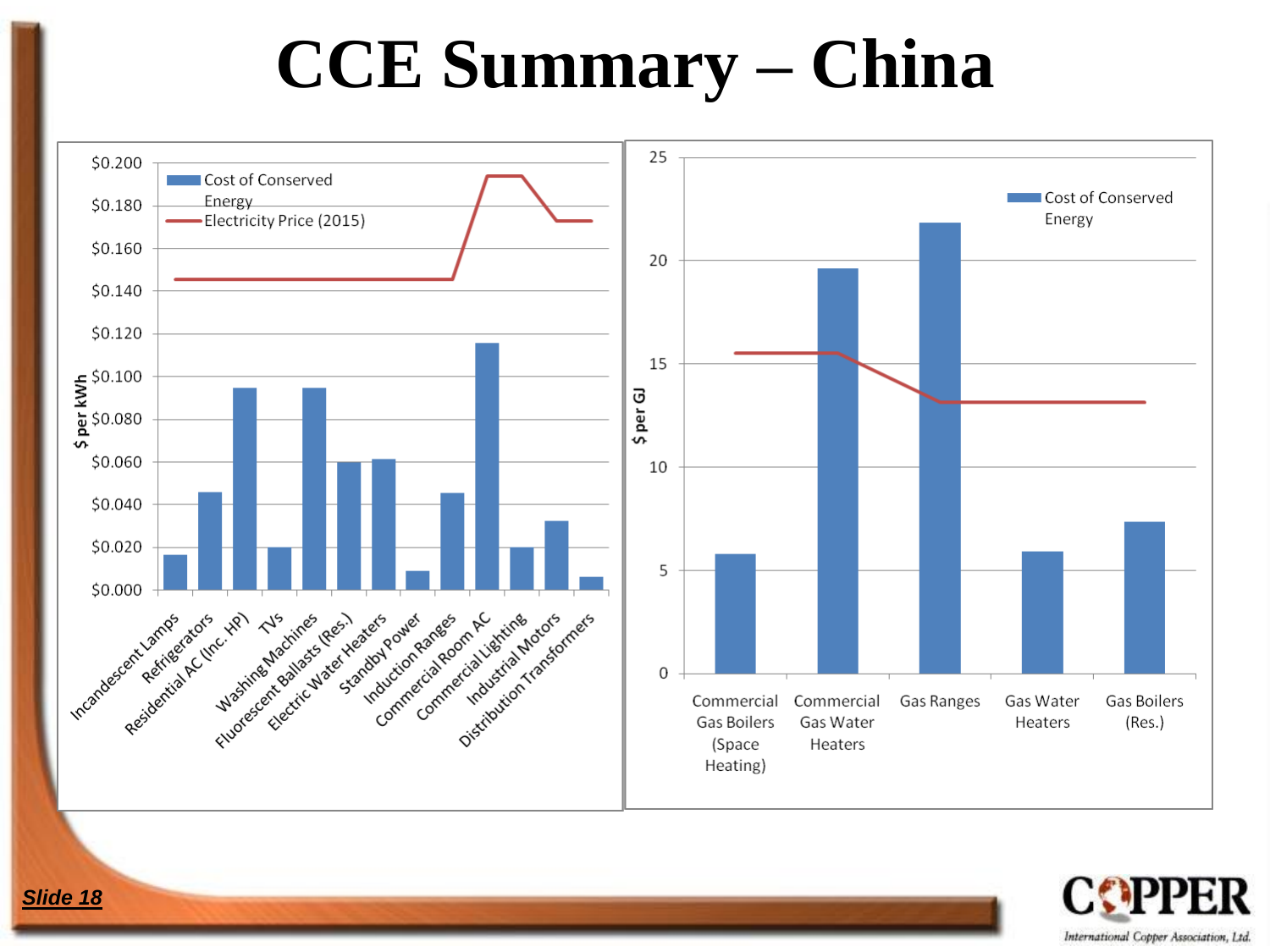# **Final Energy Savings - China**



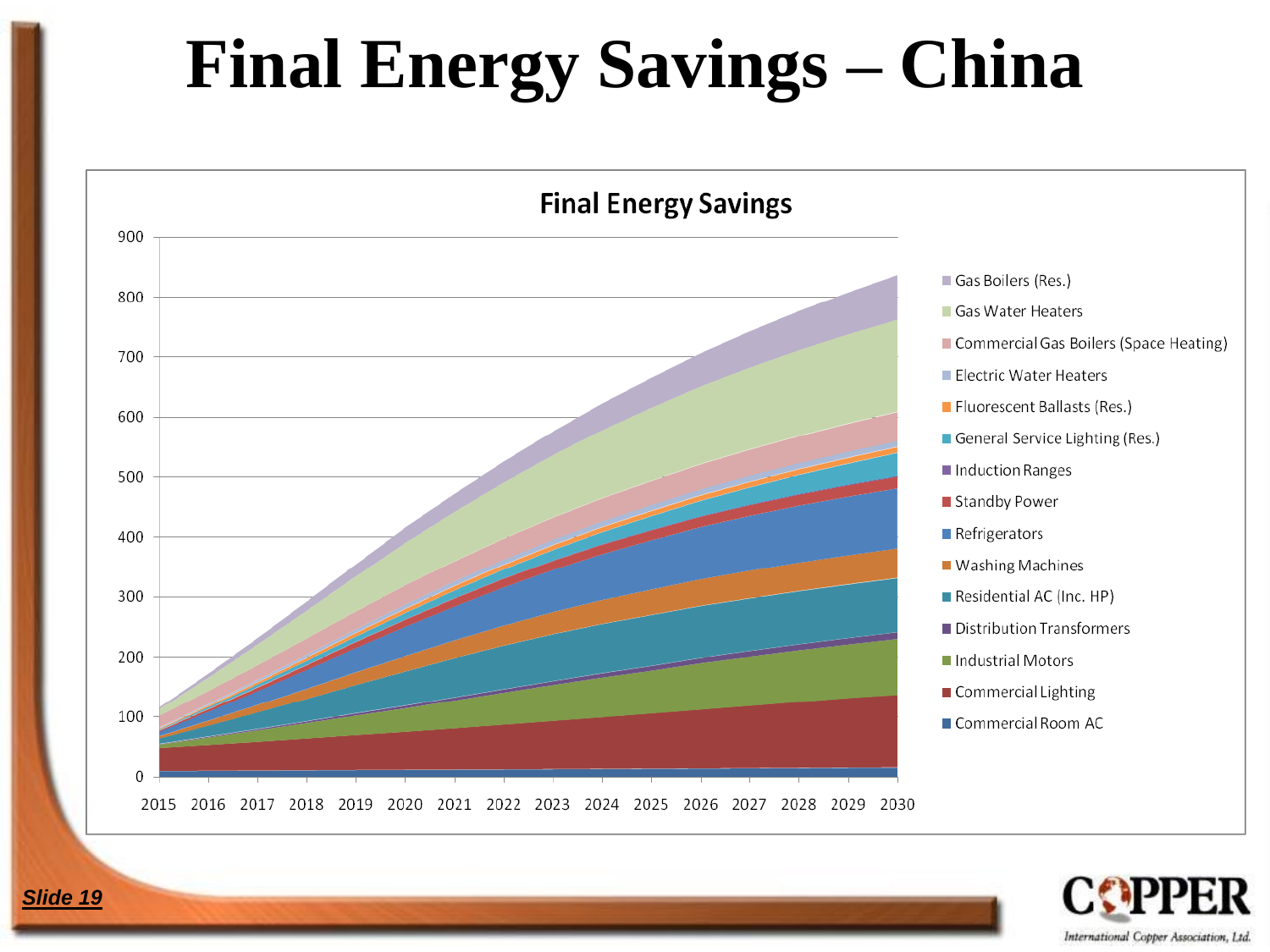### **Emissions Contributions – China**



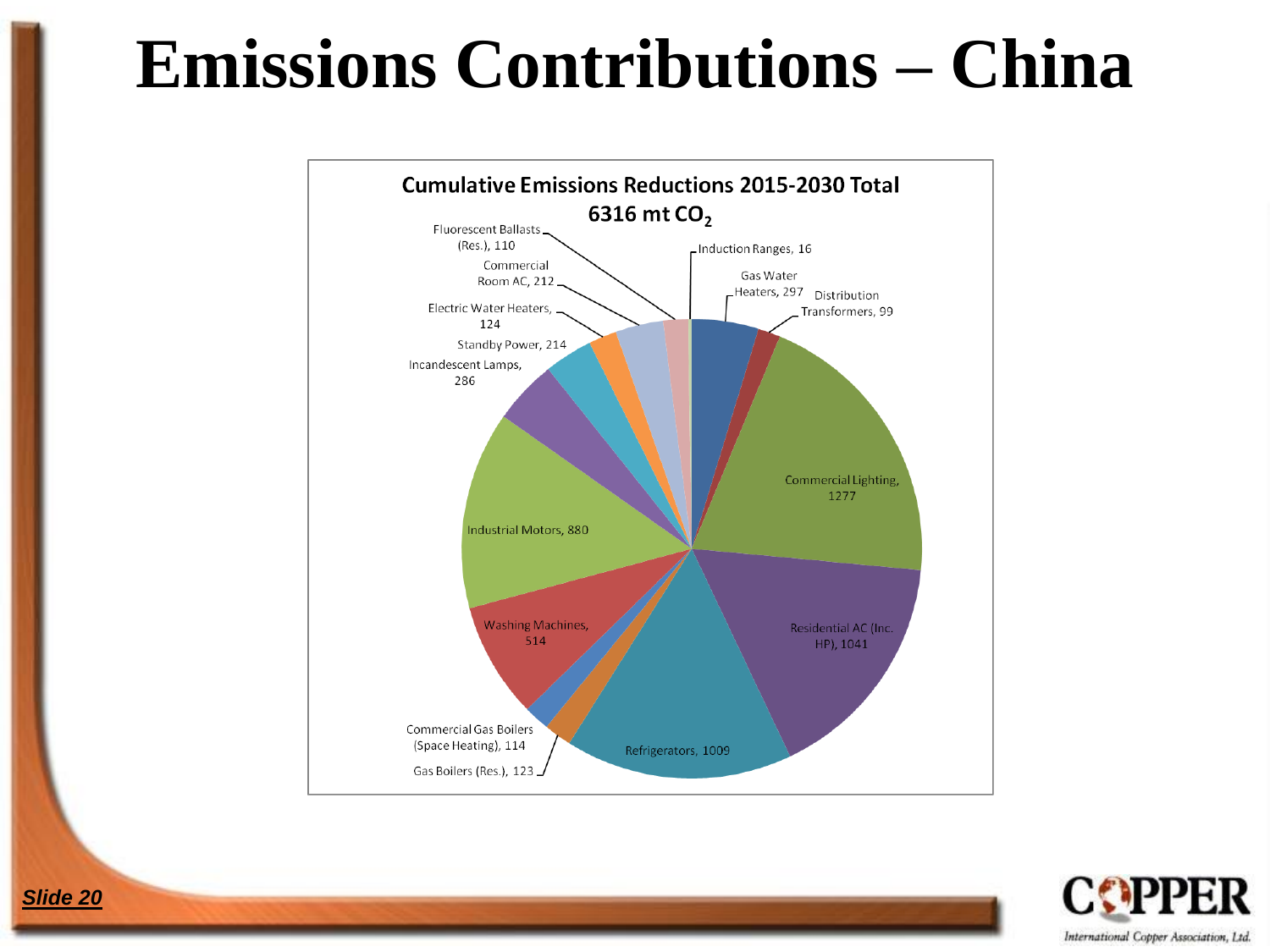# **Financial Impacts – China**

|                                        | <b>Cumulative Financial Impacts</b> |         |                |           |       |  |  |  |  |
|----------------------------------------|-------------------------------------|---------|----------------|-----------|-------|--|--|--|--|
|                                        | Cost                                | Savings | <b>Net</b>     | NPV @ 3%  | NPV @ |  |  |  |  |
| <b>Appliance Group</b>                 |                                     |         | <b>Savings</b> | <b>DR</b> | 7% DR |  |  |  |  |
|                                        | <b>Billions USD</b>                 |         |                |           |       |  |  |  |  |
| Commercial Lighting                    | 25.0                                | 242     | 217            | 145       | 88.0  |  |  |  |  |
| <b>Distribution Transformers</b>       | 0.6                                 | 17      | 16             | 10        | 6.1   |  |  |  |  |
| Refrigerators                          | 45.6                                | 144     | 98.5           | 64.3      | 37.8  |  |  |  |  |
| <b>Gas Water Heaters</b>               | 31.3                                | 70      | 38.3           | 24.9      | 14.6  |  |  |  |  |
| Residential AC (Inc. HP)               | 96.5                                | 148     | 51.8           | 34.2      | 20.4  |  |  |  |  |
| <b>Industrial Motors</b>               | 28.2                                | 149.4   | 121.3          | 78.6      | 45.9  |  |  |  |  |
| Incandescent Lamps                     | 4.6                                 | 41.0    | 36.4           | 23.2      | 13.2  |  |  |  |  |
| <b>Standby Power</b>                   | 1.9                                 | 30.5    | 28.6           | 18.9      | 11.3  |  |  |  |  |
| <b>Washing Machines</b>                | 47.9                                | 73.4    | 25.5           | 16.7      | 9.8   |  |  |  |  |
| Commercial Gas Boilers (Space Heating) | 11.8                                | 31.7    | 19.9           | 13.4      | 8.3   |  |  |  |  |
| <b>Commercial Room AC</b>              | 23.9                                | 40.0    | 16.1           | 11.0      | 7.0   |  |  |  |  |
| <b>Electric Water Heaters</b>          | 7.5                                 | 17.7    | 10.3           | 6.8       | 4.1   |  |  |  |  |
| Gas Boilers (Res.)                     | 16.1                                | 28.7    | 12.6           | 8.1       | 4.7   |  |  |  |  |
| <b>Fluorescent Ballasts (Res.)</b>     | 6.4                                 | 15.6    | 9.2            | 6.1       | 3.7   |  |  |  |  |
| <b>Induction Ranges</b>                | 0.7                                 | 2.3     | 1.6            | 1.0       | 0.6   |  |  |  |  |
| <b>Total</b>                           | 341                                 | 1034    | 693            | 455       | 271   |  |  |  |  |

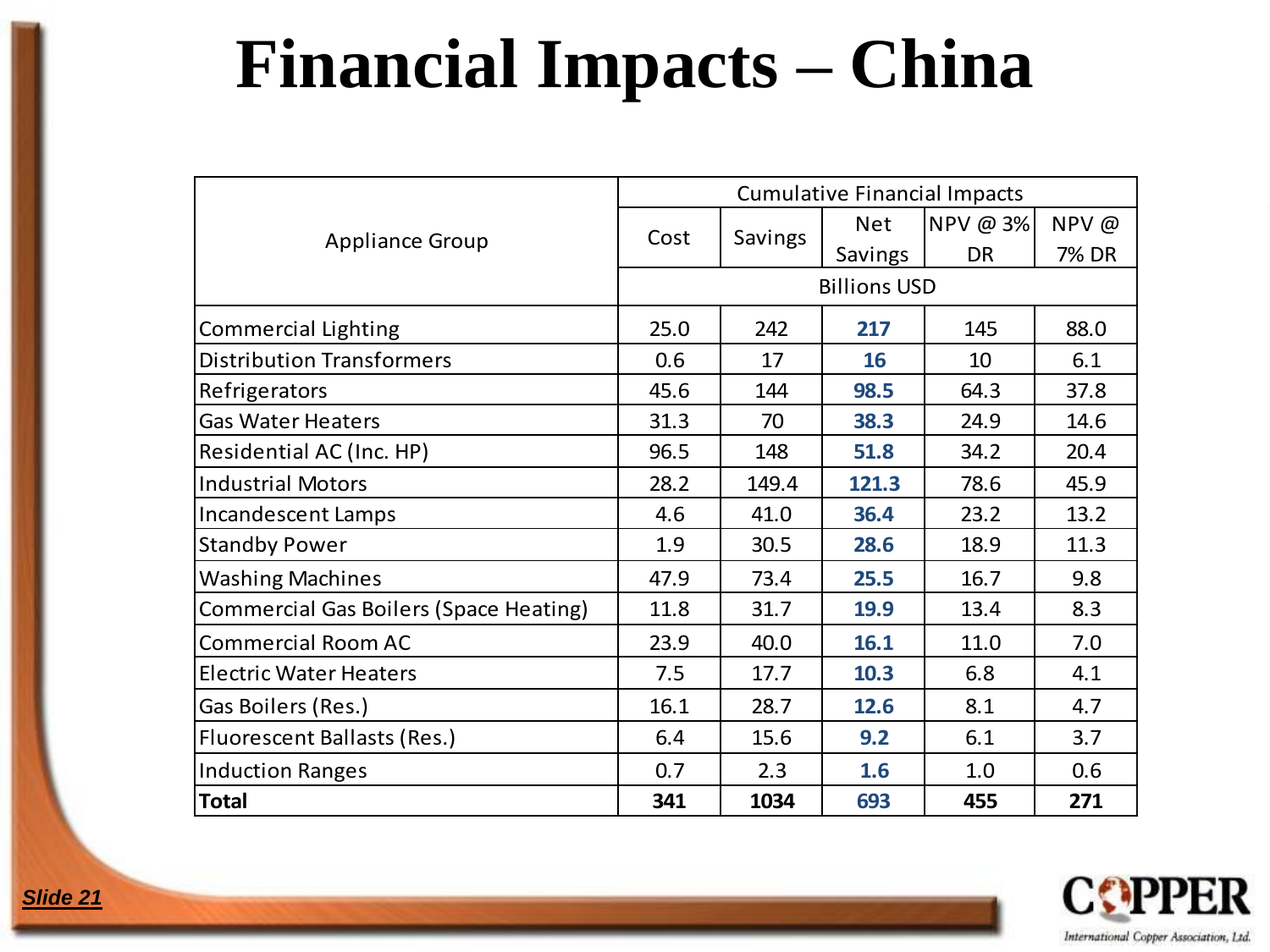# **Summary – China**

#### Energy savings:

- 420 billion kWh per year in 2020  $\bullet$
- $\boldsymbol{\Omega}$ 840 billion kWh per year in 2030
- A total of 8,300 billion kWh cumulatively through 2030  $\boldsymbol{\Omega}$

#### Cumulative greenhouse gas emissions mitigation:

- 6300 million metric tons of  $CO<sub>2</sub>$  through 2030  $\mathbf{C}$
- $\boldsymbol{\Omega}$ 21 million metric tons of  $SO_2$  through 2030
- 27 million metric tons of NO through 2030  $\bullet$
- 1400 metric tons of mercury through 2030  $\boldsymbol{\Omega}$

#### Financial impacts to consumers through 2030:

- Equipment investment of 340 billion dollars  $\mathbf{O}$
- Energy bill savings of 1030 billion dollars  $\mathbf{O}$
- Net savings of 690 billion dollars  $\mathbf{O}$

\* Estimates of job creation due to energy savings unavailable for China

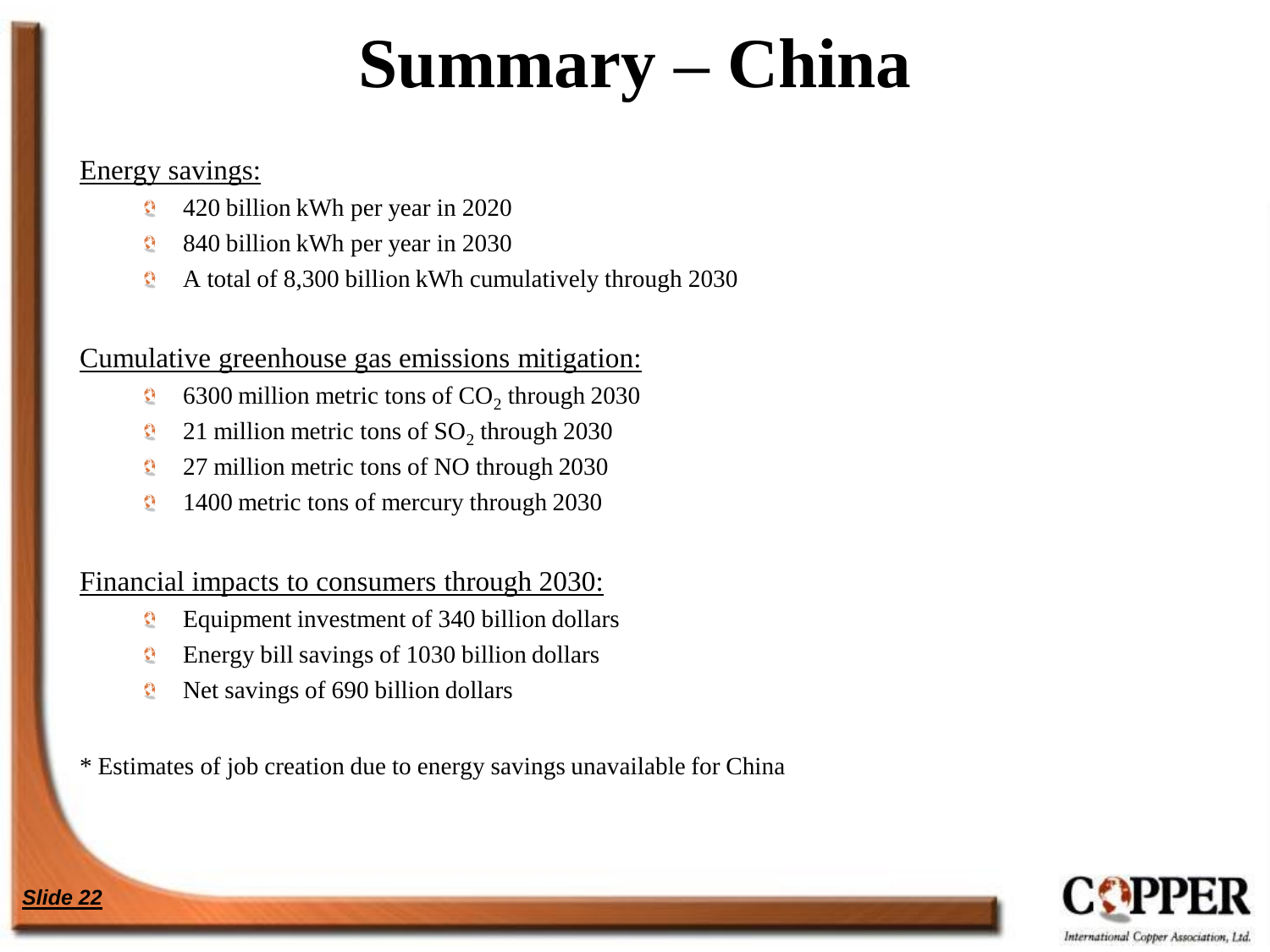# **India Efficiency-Cost Relationship**

| Equipment                              | Lifetime | Q     | <b>Baseline</b><br><b>UEC</b> | Target<br><b>UEC</b> | <b>Baseline</b><br>Price | Target<br>Price | Target<br><b>CCE</b> |
|----------------------------------------|----------|-------|-------------------------------|----------------------|--------------------------|-----------------|----------------------|
| <b>Electric Equipment</b>              | years    | years | kWh                           |                      | $\mathcal{S}$            | $\mathcal{S}$   | $\frac{\sqrt{2}}{2}$ |
| Incandescent Lamps (Residential)       | $5*$     | 0.264 | 88                            | 21.9                 | 0.29                     | 4.11            | 0.011                |
| Incandescent Lamps (Commercial)        | $5*$     | 0.264 | 175                           | 43.8                 | 0.29                     | 4.11            | 0.005                |
| <b>Fluorescent Lamps (Residential)</b> | 15       | 0.131 | 67                            | 59.8                 | $\overline{\phantom{a}}$ | $3.46**$        | 0.062                |
| <b>Fluorescent Lamps (Commercial)</b>  | 15       | 0.131 | 134                           | 119.5                | $\overline{\phantom{0}}$ | $3.46**$        | 0.031                |
| Refrigerators (Direct Cool)            | 15       | 0.131 | 337                           | 269                  | $\overline{\phantom{a}}$ | $22**$          | 0.042                |
| Refrigerators (Frost Free)             | 15       | 0.131 | 675                           | 432                  | $\overline{\phantom{0}}$ | $43**$          | 0.023                |
| Air Conditioners (Residential)         | 15       | 0.131 | 2160                          | 1812                 | $\blacksquare$           | 97**            | 0.016                |
| Commercial Cooling                     | 15       | 0.131 |                               | 1012**               |                          | 547**           | 0.030                |
| <b>Motors</b>                          |          |       |                               |                      |                          |                 |                      |
| 10 HP (90%)                            | 10       | 0.163 | 21700                         | 21100                | 277                      | 376             | 0.028                |
| 50 HP (9%)                             | 10       | 0.163 | 108500                        | 107000               | 1162                     | 1444            | 0.033                |
| 100 HP (.9%)                           | 10       | 0.163 | 216900                        | 214800               | 2430                     | 3394            | 0.076                |
| <b>Distribution Transformers</b>       |          |       |                               |                      |                          |                 |                      |
| 25 kVA (6%)                            | 22       | 0.114 | 1036                          | 441                  | 1036                     | 441             | 0.065                |
| 60 kVA (25%)                           | 22       | 0.114 | 1834                          | 797                  | 1834                     | 797             | 0.051                |
| 100 kVA (44%)                          | 22       | 0.114 | 2619                          | 1068                 | 2619                     | 1068            | 0.037                |
| 160 kVA (3%)                           | 22       | 0.114 | 3757                          | 1653                 | 3757                     | 1653            | 0.016                |
| 200 kVA (14%)                          | 22       | 0.114 | 4989                          | 1880                 | 4989                     | 1880            | 0.030                |

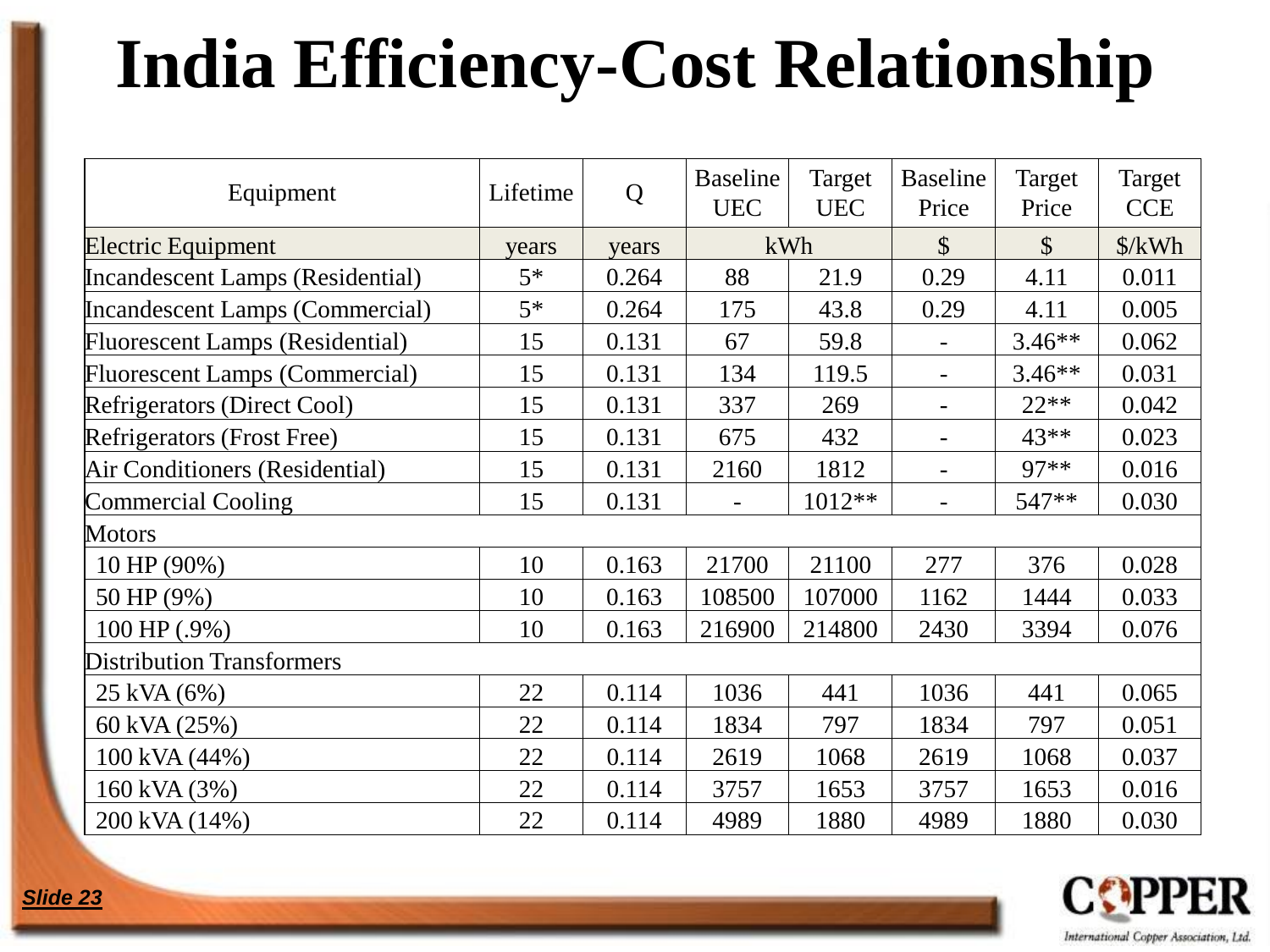# **CCE Summary – India**



International Copper Association, Ltd.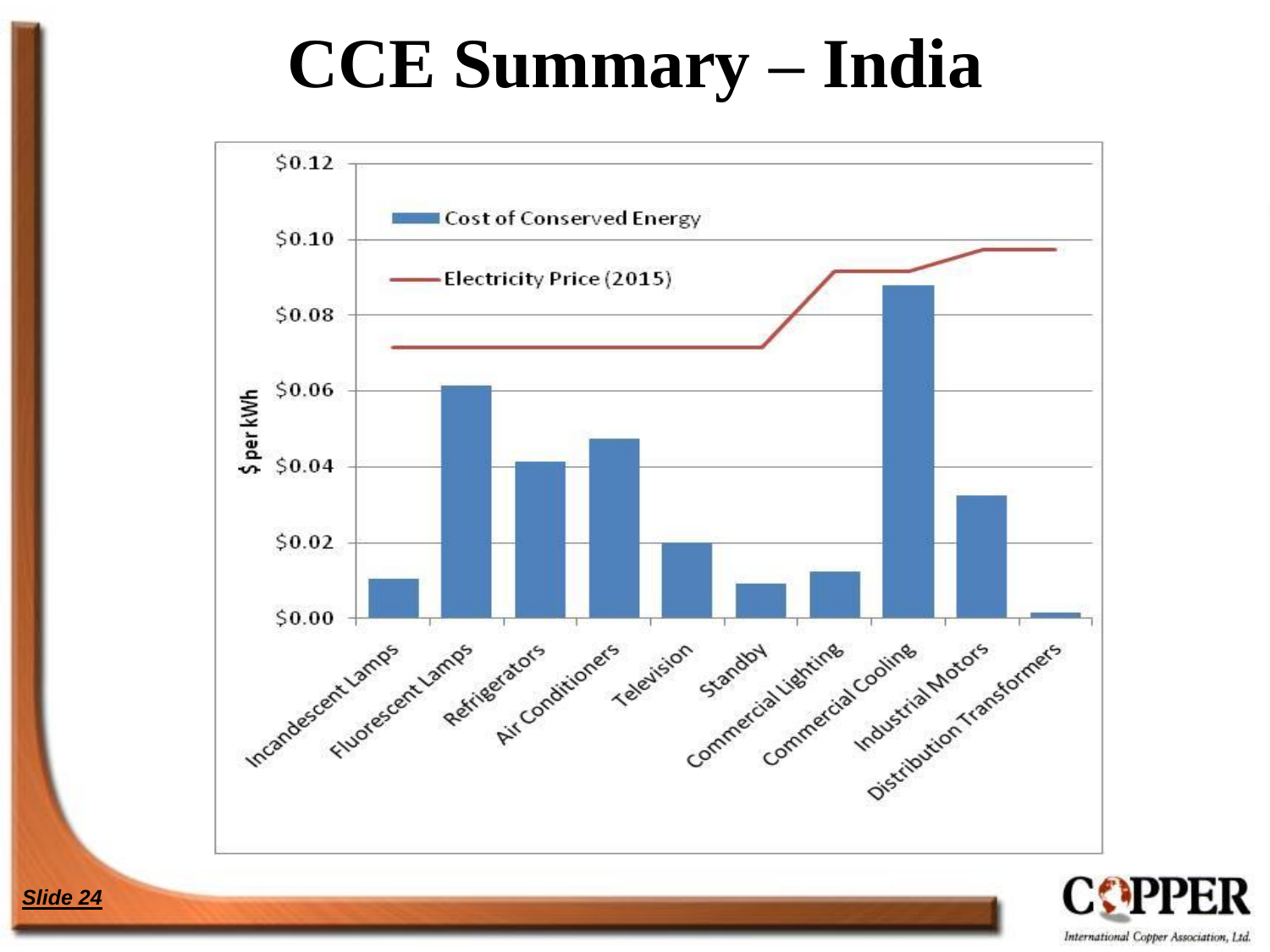# **Final Energy Savings - India**



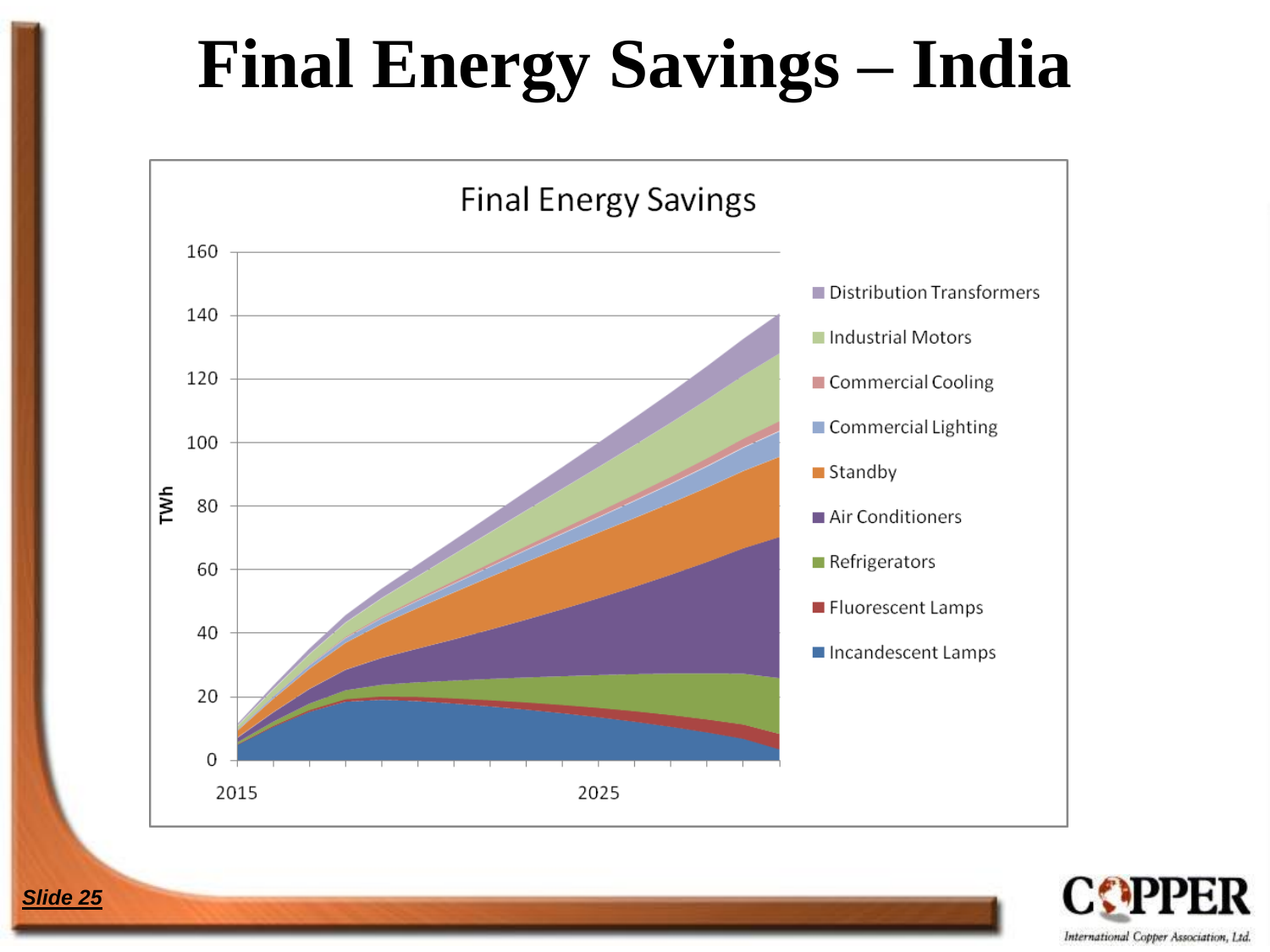### **Emissions Contributions – India**



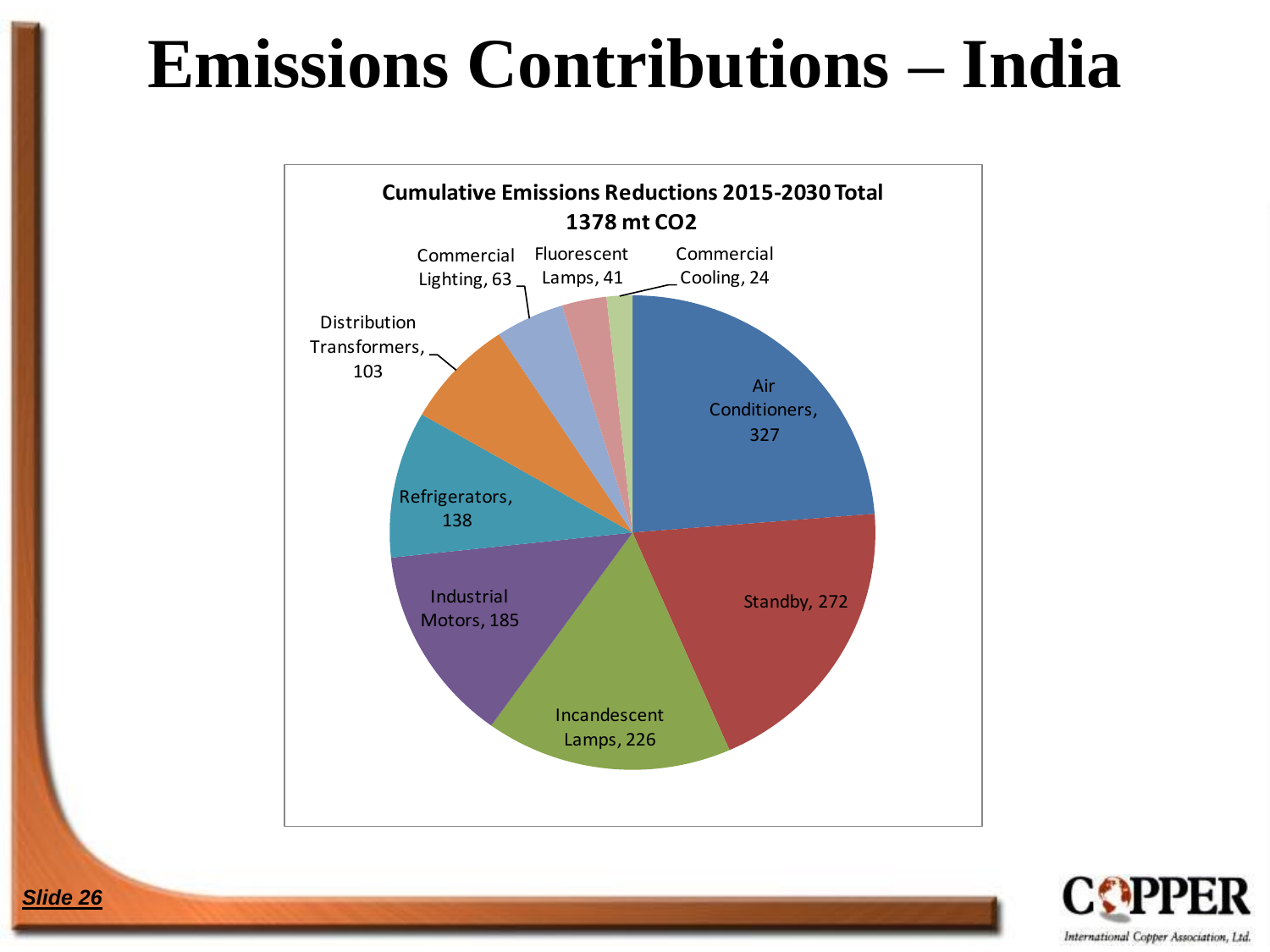# **Financial Impacts – India**

|                                  |                     | <b>Cumulative Financial Impacts</b> |                |       |              |  |  |  |  |
|----------------------------------|---------------------|-------------------------------------|----------------|-------|--------------|--|--|--|--|
|                                  |                     |                                     | <b>Net</b>     | NPV @ | NPV @        |  |  |  |  |
| <b>Appliance Group</b>           | Cost                | Savings                             | <b>Savings</b> | 3% DR | <b>7% DR</b> |  |  |  |  |
|                                  | <b>Billions USD</b> |                                     |                |       |              |  |  |  |  |
| Standby                          | 2.3                 | 18.0                                | 15.7           | 8.5   | 5.0          |  |  |  |  |
| <b>Incandescent Lamps</b>        | 2.2                 | 14.8                                | 12.6           | 8.9   | 5.9          |  |  |  |  |
| <b>Industrial Motors</b>         | 5.6                 | 16.7                                | 11.1           | 0.4   | 0.2          |  |  |  |  |
| <b>Distribution Transformers</b> | 0.1                 | 9.3                                 | 9.1            | 3.9   | 2.3          |  |  |  |  |
| <b>Air Conditioners</b>          | 14.4                | 21.7                                | 7.3            | 4.6   | 2.6          |  |  |  |  |
| <b>Commercial Lighting</b>       | 0.7                 | 5.4                                 | 4.6            | 2.3   | 1.3          |  |  |  |  |
| Refrigerators                    | 5.3                 | 9.1                                 | 3.9            | 2.5   | 1.4          |  |  |  |  |
| <b>Fluorescent Lamps</b>         | 2.3                 | 2.7                                 | 0.4            | 0.2   | 0.1          |  |  |  |  |
| <b>Commercial Cooling</b>        | 1.9                 | 2.0                                 | 0.1            | 1.1   | 0.6          |  |  |  |  |
| Total                            | 35                  | 100                                 | 65             | 32    | 19           |  |  |  |  |

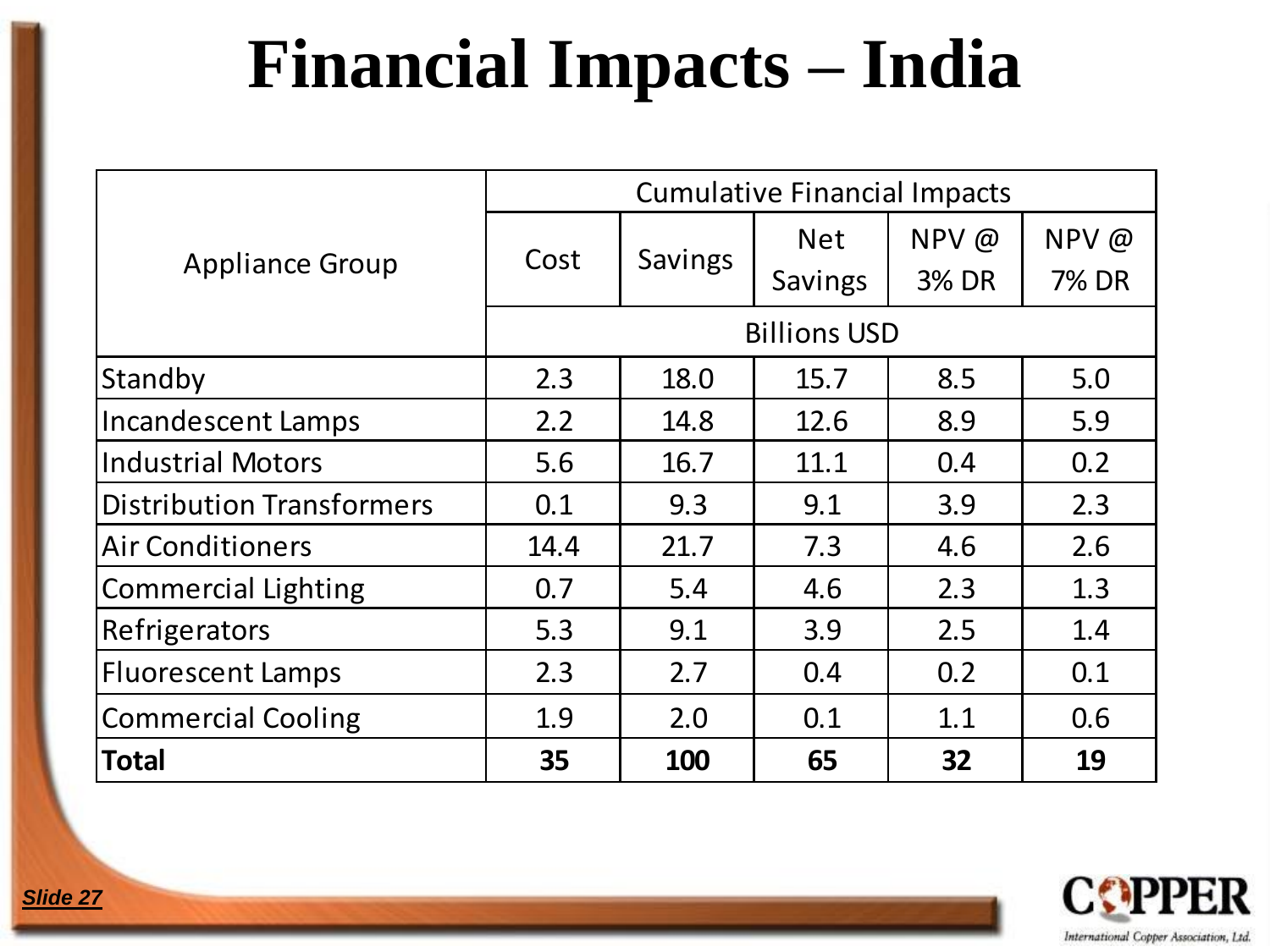# **Summary – India**

#### Energy savings:

*Slide 28*

- 60 billion kWh of electricity per year in 2020  $\overline{\Omega}$
- 140 billion kWh of electricity per year in 2030  $\mathbf{Q}$
- A total of 130 billion kWh of electricity cumulatively through 2030  $\bullet$

#### Cumulative greenhouse gas emissions mitigation:

1400 million metric tons of  $CO<sub>2</sub>$  through 2030  $\mathbf{O}$ 

#### Financial impacts to consumers through 2030:

- Equipment investment of 35 billion dollars  $\Omega$
- Energy bill savings of 100 billion dollars  $\mathbf{O}$
- Net savings of 65 billion dollars  $\Omega$

\* Emissions factors for non-CO2 pollutants unavailable for India

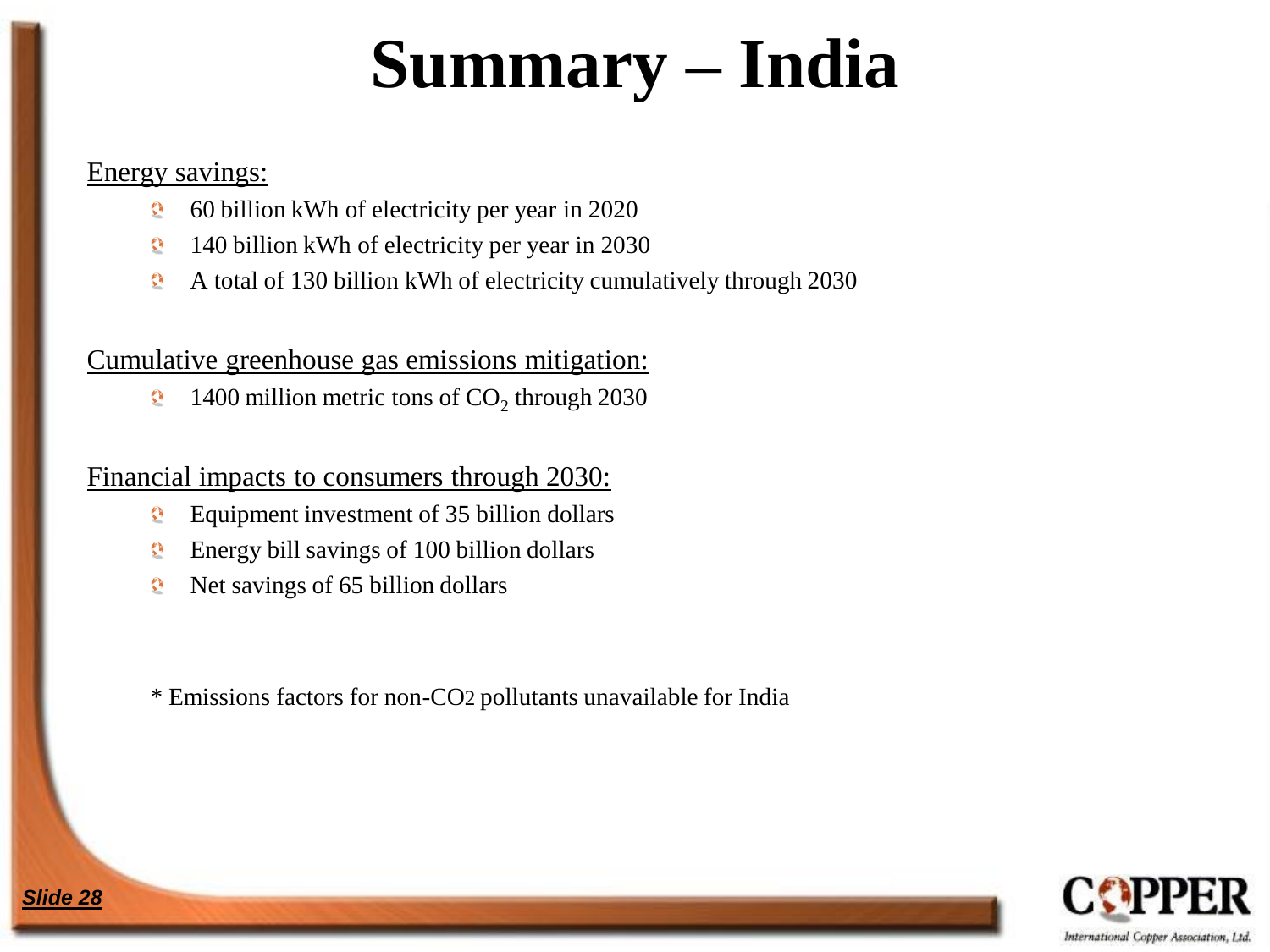# **Take Home Messages**

- United States Despite aggressive programs and high efficiency (and expensive) equipment, significant cost-effective opportunities remain, due to technological learning. Therefore, policymakers should continue and accelerate efforts.
- $China Existing programs provide the framework for aggressive$ </u> pursuit of cost-effective options to address already stated national goals.
- India Initiated programs can target low-hanging fruit and high yield opportunities to lock in high-efficiency in a rapidly growing economy.
- **Cost effective energy savings can be found and realized through energy efficiency policies and programs in these countries, which contribute to significant economic and social benefits**
- **Should ASEAN countries identify and reap the similar energy efficiency opportunities?**